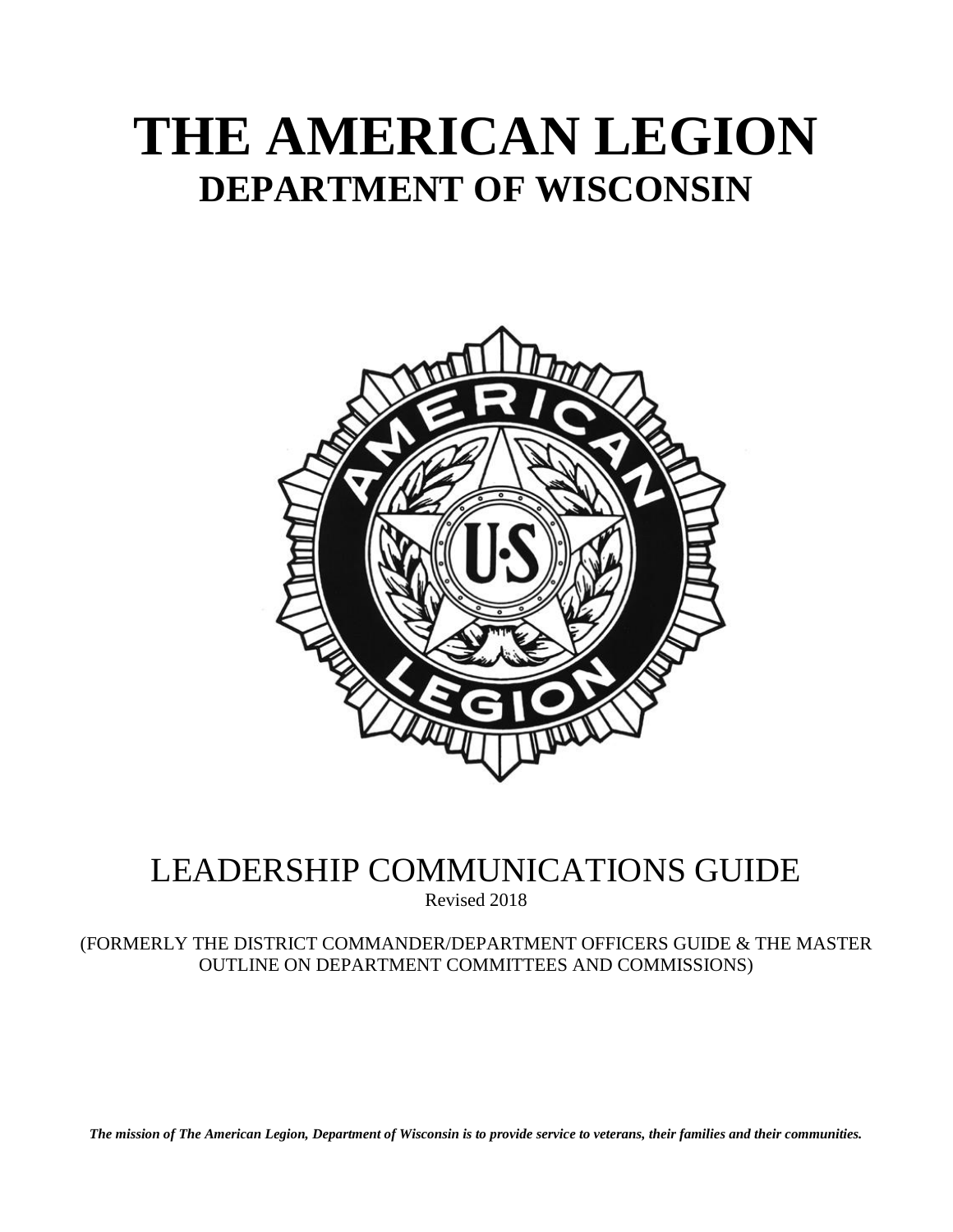Published by:

The American Legion, Department of Wisconsin 2930 American Legion Dr. PO Box 388 Portage, WI 53901-0388 Phone: (608) 745-1090 Fax: (608) 745-0179 Email: [info@wilegion.org](mailto:info@wilegion.org) Web: [www.wilegion.org](http://www.wilegion.org/) 

*In all matters pertaining to The American Legion, Department of Wisconsin, its' Constitution & Bylaws shall take preference.*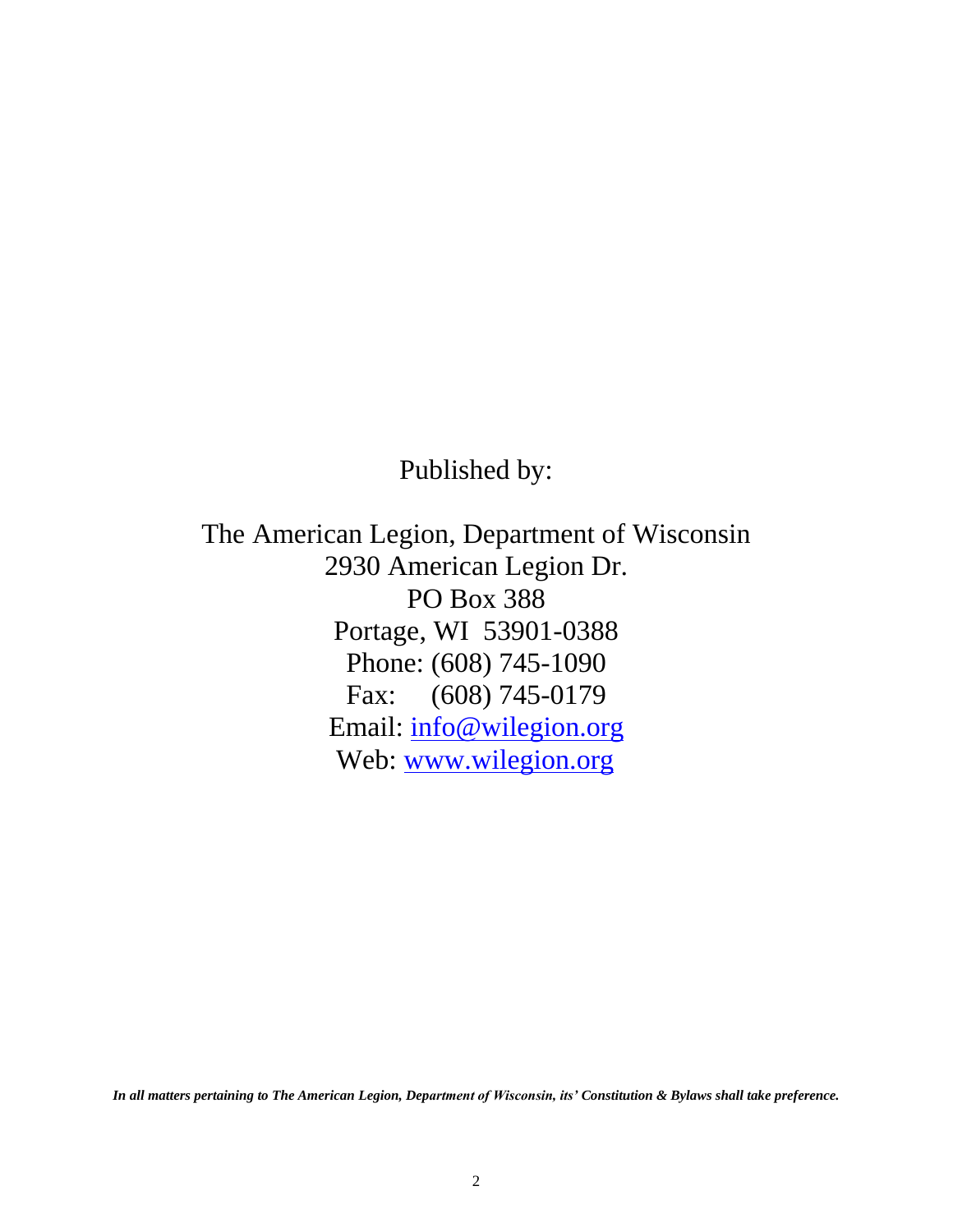# TABLE OF CONTENTS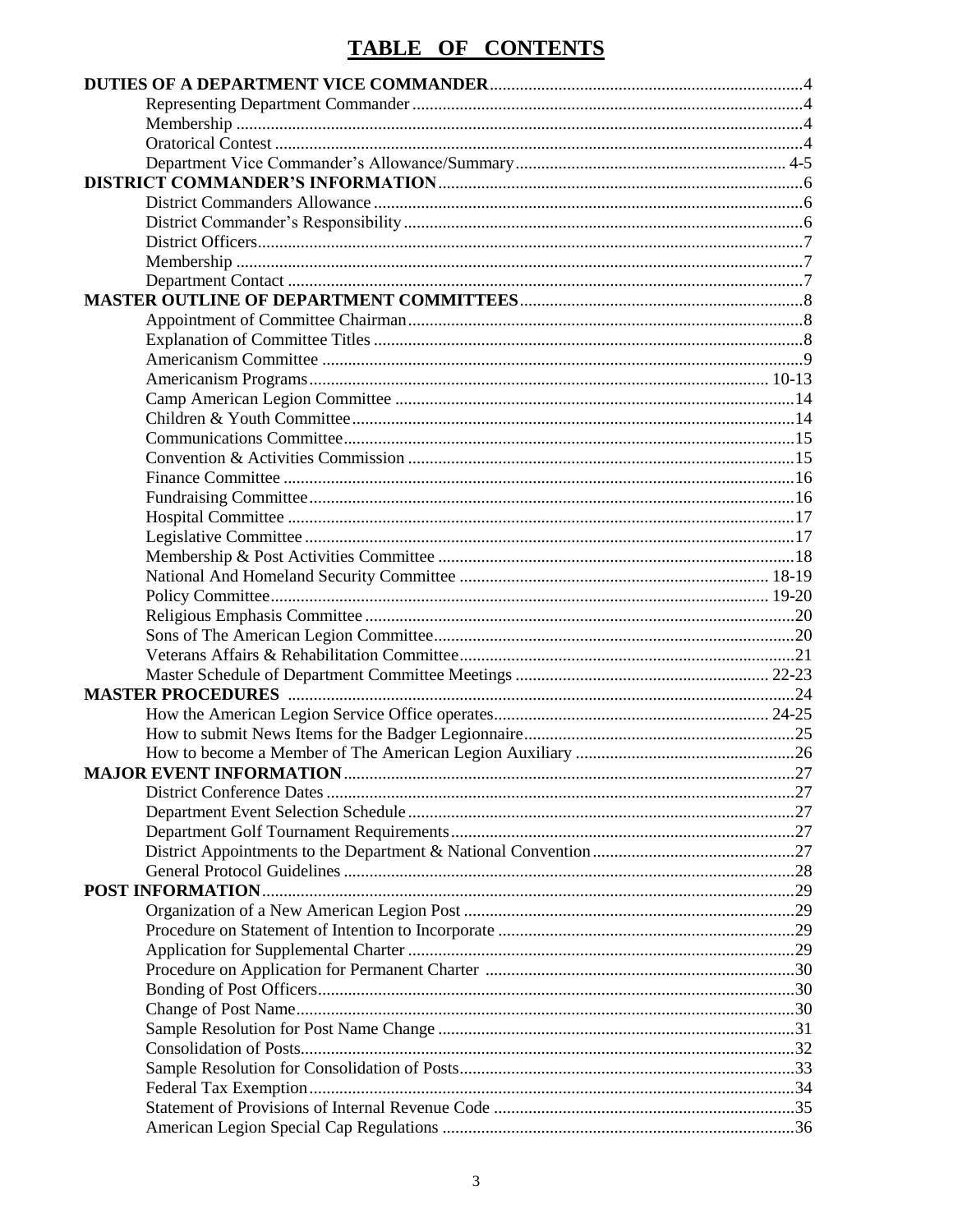# **DUTIES OF A DEPARTMENT VICE COMMANDER**

The Bylaws of the Department Constitution, Article II, Section 2, outlines the primary duties of a Vice Commander as follows:

"The Department Vice Commanders shall be the representatives of the Department Commander on all matters referred to any of them by him, and shall, on his request, preside over meetings of the Department Convention or Department Executive Committee, and perform such other duties as are usually incident to the office."

# *Representing The Department Commander*

The Department Commander will notify and authorize the Vice Commanders to represent him/her whenever the Commander deems it necessary. In addition, whenever the Commander desires a Vice Commander to preside at a Department Executive Committee, Department Convention, or other event, he/she will be notified by the Commander. Vice Commanders will keep in mind at all times their primary duty is to be of assistance to the Department Commander.

# *Membership*

The Vice Commanders, by virtue of Department Constitution & Bylaws, are members of the Department Membership Committee. Whenever the Membership Committee meets, the Vice Commanders are automatically authorized to attend the Membership Committee meeting. Each year, the Commander designates a certain membership area for each Vice Commander including three (3) Districts, which is the area the Vice Commander is responsible for. A weekly membership report is prepared to include the membership in the Vice Commander's respective area, weekly membership standings of the Districts and other pertinent information. This weekly report generally commences approximately ten days after the annual Convention.

# *Oratorical Contest*

While the requirement for Department Vice Commanders to conduct the Regional Oratorical Contests has been eliminated it is highly recommended you attend the Department Oratorical Contest in Ripon each year to show your support for the program.

# *Department Vice Commander's Allowance*

Pursuant to a standing Department Executive Committee mandate, Department Vice Commanders are allocated a certain allowance, as determined by the Finance Committee and approved by the Department Executive Committee, to be used for promotion of American Legion programs and membership. Primarily, of course, it is to assist you in the travel through the Department, District meetings, and whatever other expenses you may incur.

Pursuant to the recommendation of the Auditors, which has been confirmed by the Finance Committee and the Executive Committee, you will receive a bi-monthly allowance check of equal amounts for your year as Department Vice Commander. You cannot exceed your allowance. Your travel to the Department Executive Committee meetings does not come under this allowance, but rather, under the Department Executive Committee budget.

Bi-monthly stipend checks will be processed after your expense voucher/report is submitted to the Department Adjutant.

All expense voucher/reports must be submitted the last week of the second month in order to have the stipend checks processed the first week of the next month.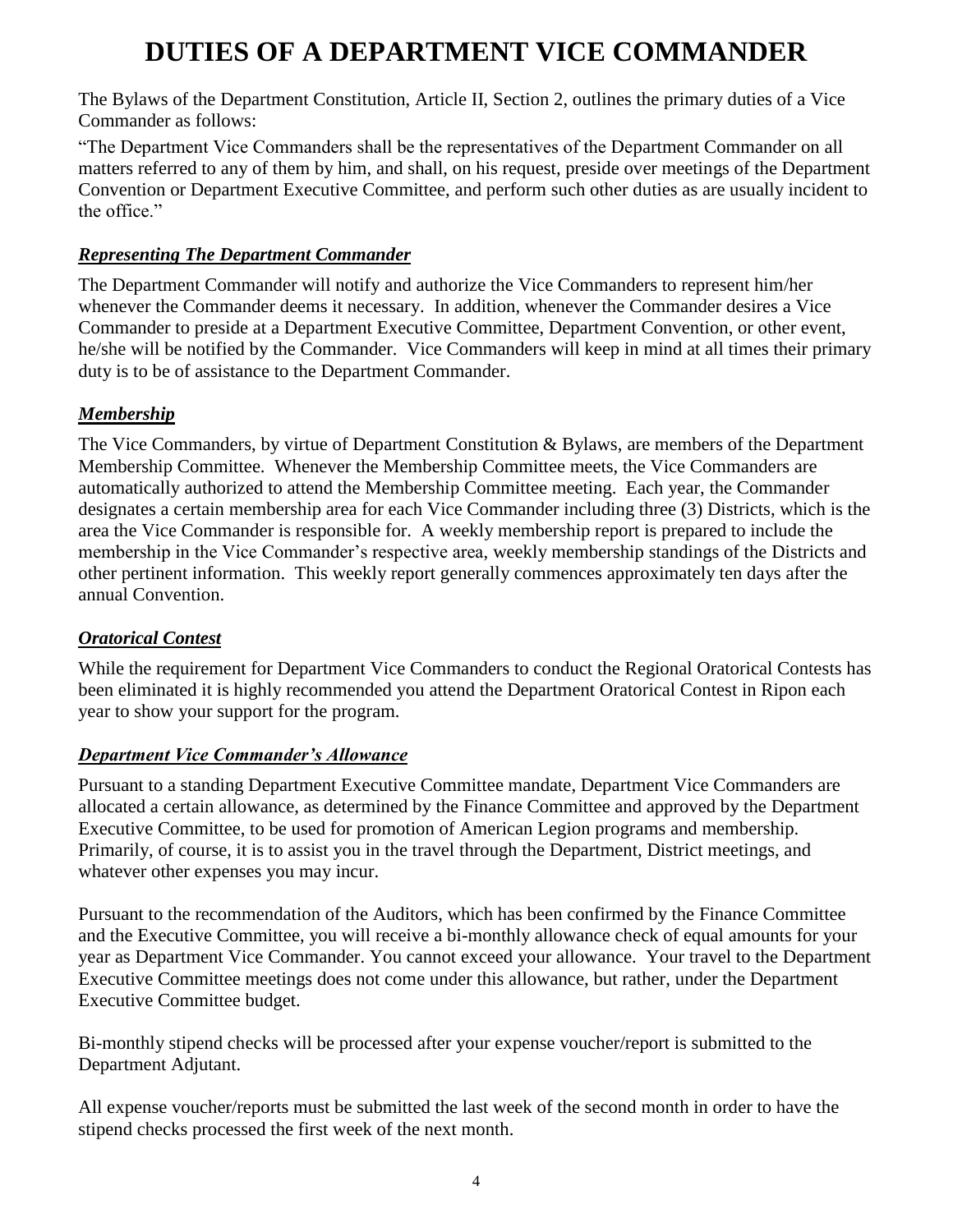### **REPORT PERIODS: CHECKS CUT:**

August – September **October** October – November **December** December – January **February** February – March **April** April – May **June** June – July **August**

### *Summary*

A Department Vice Commander, as stated, is to be of assistance to the Department Commander. He/She should stay in close contact with the Department Commander and Department Headquarters.

A Department Vice Commanders' primary responsibility is membership in the agreed upon Districts and he/she is expected to make visits to posts and county councils.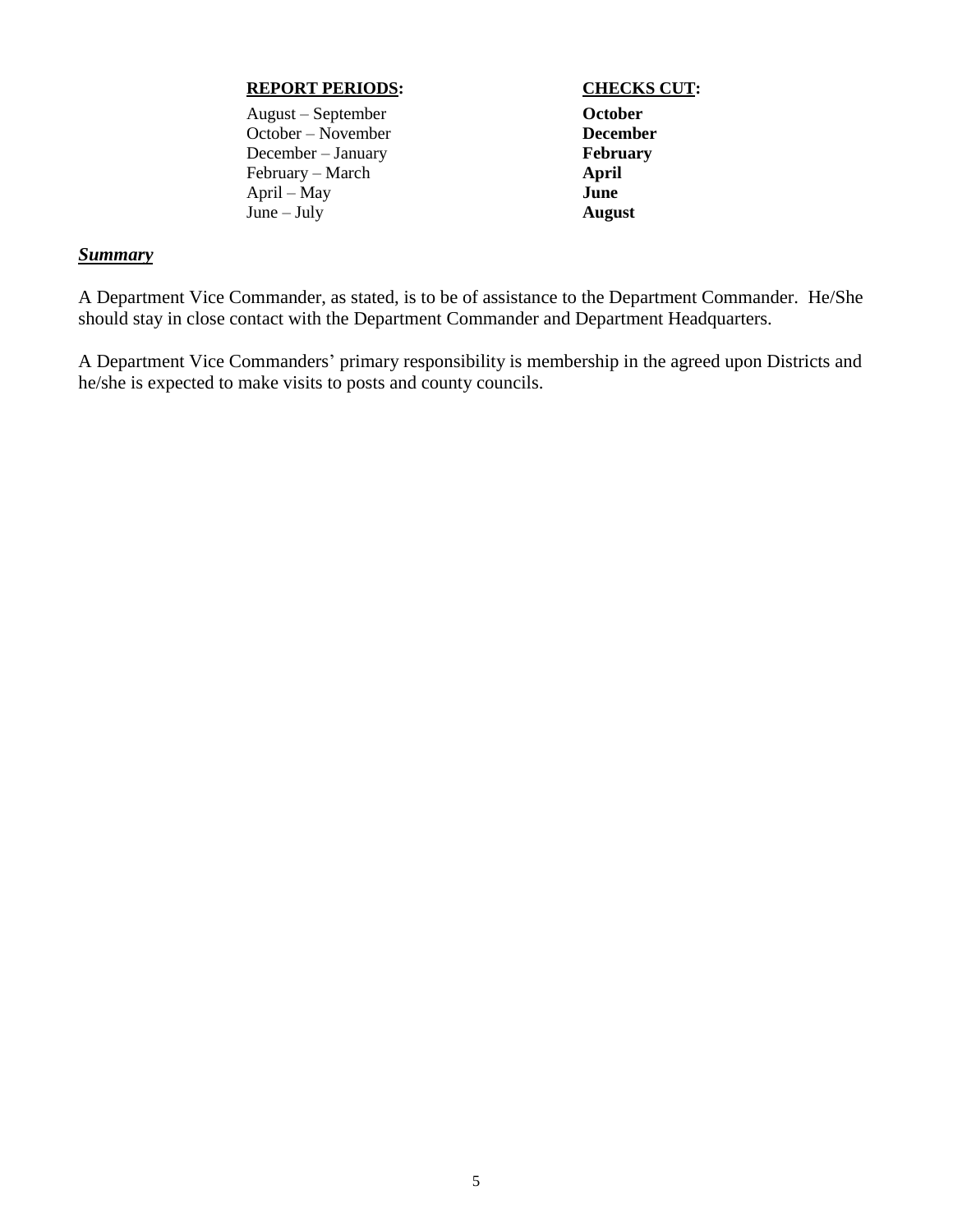# **DISTRICT COMMANDER'S INFORMATION**

The following information has been prepared in the hopes it will be of some assistance to District Commanders upon taking office at the Department Convention. For a complete understanding of District duties, new District Commanders should get in touch with their Past District Commanders who will be happy to assist them.

## *District Commander's Allowance*

Pursuant to a standing Department Executive Committee mandate, District Commanders are allocated a certain allowance, as determined by the Finance Committee and approved by the Department Executive Committee, to be used for promotion of American Legion programs and membership. Primarily, of course, it is to assist you in the travel through the District, District meetings, and whatever other expenses you may incur. The amount varies according to the Districts. The Districts in Milwaukee and close to Milwaukee have a lesser amount, while the larger Districts, of course, receive an increased amount.

Pursuant to the recommendation of the Auditors, which has been confirmed by the Finance Committee and the Executive Committee, you will receive a bi-monthly allowance check of equal amounts for your year as District Commander. You cannot exceed your District Commander's allowance. Your travel to the Executive Committee meetings does not come under this allowance, but rather, under the Executive Committee budget. If you have any questions relative to your District Commander's allowance, please get in touch with Department Headquarters.

Bi-monthly stipend checks will be processed after your expense voucher/report is submitted to the Department Adjutant.

All expense voucher/reports must be submitted the last week of the second month in order to have the stipend checks processed the first week of the next month.

### **REPORT PERIODS: CHECKS CUT:**

August – September **October** October – November **December** December – January **February** February – March **April** April – May **June** June – July **August**

# *District Commander's Responsibility*

As the District Commander, you are responsible for your District in that you are the head of the District. By virtue of your office, you represent the District on the Executive Committee. In the event at any time you are unable to attend an Executive Committee meeting, you should notify your First Vice Commander who has the authority to represent you in your absence and thus ensure your District of proper representation.

At the Department Convention, the District Commander conducts his/her Caucuses and is customarily the Floor Leader for the District.

When a District Commander attends the National Convention, he/she is automatically the representative of his/her District. In the event a District Commander does not attend a National Convention, he/she should advise Department Headquarters as to who will represent their District or the Department Commander shall name someone from their District to be the official representative during the National Convention. This is primarily for roll calls and keeping in touch with the various delegates to the National Convention.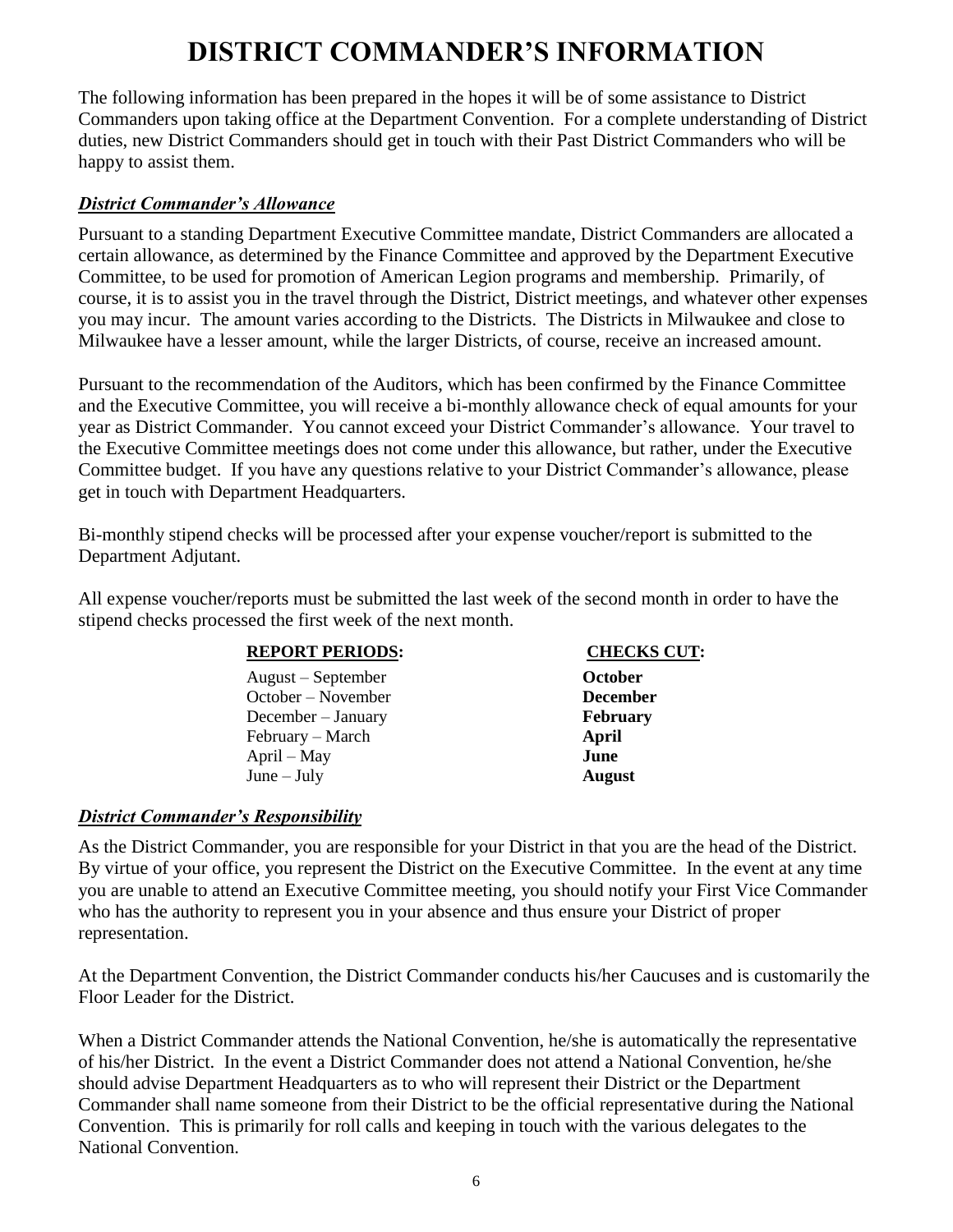# *District Officers*

Each District varies as to the structure of their District since some operate with full staffs and some with a minimum of officers. Every District should have a First Vice Commander who would be the logical one to represent the District in the absence of the District Commander. Some Districts elect other Vice Commanders and in some instances, they are appointed. Each District should be represented by a District Adjutant and such other officers as a District Commander may designate**.** *Please send the full list of your elective and appointed officers to our office 30 days before Convention for compilation of the annual Officers and Committee Roster.*

# *The officers initial stipend will be withheld until a complete officer and committee roster is received by the Department Adjutant.*

# *Membership*

The new membership cards are distributed to all District Commanders before the Department Convention (traditionally at King Day, but subject to change). A record of the cards issued to District Commanders is kept at Department Headquarters.

A Weekly Membership Report by District is issued which gives up-to-date information on District membership. District Commanders receive a complete breakdown of the District by Posts and Counties showing the membership data received at the time of the mailing of the weekly report.

# *Department Contact*

Our office is happy to be of service to the District Commanders. It is the responsibility of the Department office staff to keep the District Commanders fully informed as to anything which may occur within their District that the Department becomes aware of.

Each year, it has been customary for the Department Vice Commanders to be assigned certain Districts as their respective area. Just as soon as the Department Commander makes these assignments, all District Commanders are notified.

All Department Executive Committee meetings are established according to the "Master Schedule of Department Committee Meetings" and are posted on the Department website [www.wilegion.org.](http://www.wilegion.org/) The first meeting of the year following the Department Convention is the Fall Meetings. The Official Call, together with event registration and hotel reservation information for these events will be mailed to you. The Department Constitution and Bylaws allows for Electronic polling of the Department Executive Committee. It is vitally important that you monitor your email and alert Department Headquarters if you are unable to do so.

If District Commanders have any questions in regards to their duties, or need any additional information, please contact Department Headquarters.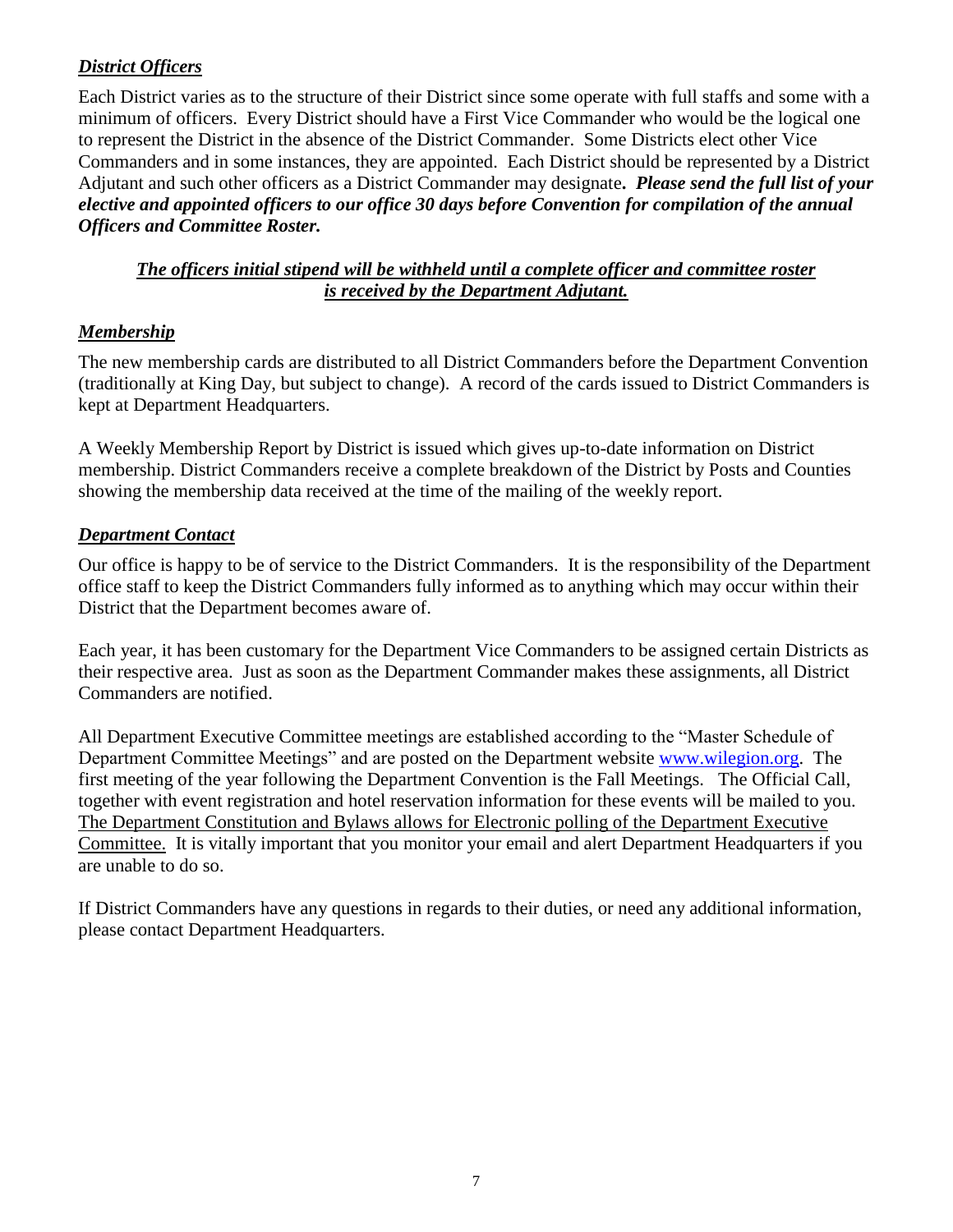# **MASTER OUTLINE OF DEPARTMENT COMMITTEES**

# *Appointment of Committee Chairmen*

The following is an outline of the appointment of Committee Chairmen. The same method also applies to a Committee Vice Chairman. The tenure of a Chairman is one (1) year.

| Committee | <b>Selection of Chairman</b> |
|-----------|------------------------------|
|           | Department Commander         |
|           | Department Commander         |
|           | Department Commander         |
|           | Department Commander         |
|           | Department Commander         |
|           | Department Commander         |
|           | <b>Department Commander</b>  |
|           | Department Commander         |
|           | Department Commander         |
|           |                              |
|           |                              |
|           |                              |
|           |                              |
|           |                              |
|           |                              |

# *Explanation of Committee Titles*

Ex-Officio:The Department Commander shall be an Ex-Officio member to all committees **with voice and vote.** Any past National Commander who served in that capacity while a member of The American Legion, Department of Wisconsin shall be an Ex-Officio member of the Policy Committee **with voice and vote.**

Consultant:The Department Adjutant shall serve as a consultant to all Department Committees. The Adjutant and all others listed as a "Consultant" **have a voice but cannot make a motion or vote.**

Liaison:Members that are appointed to a Committee as a liaison by the Department Commander **have a voice but cannot make a motion or vote.**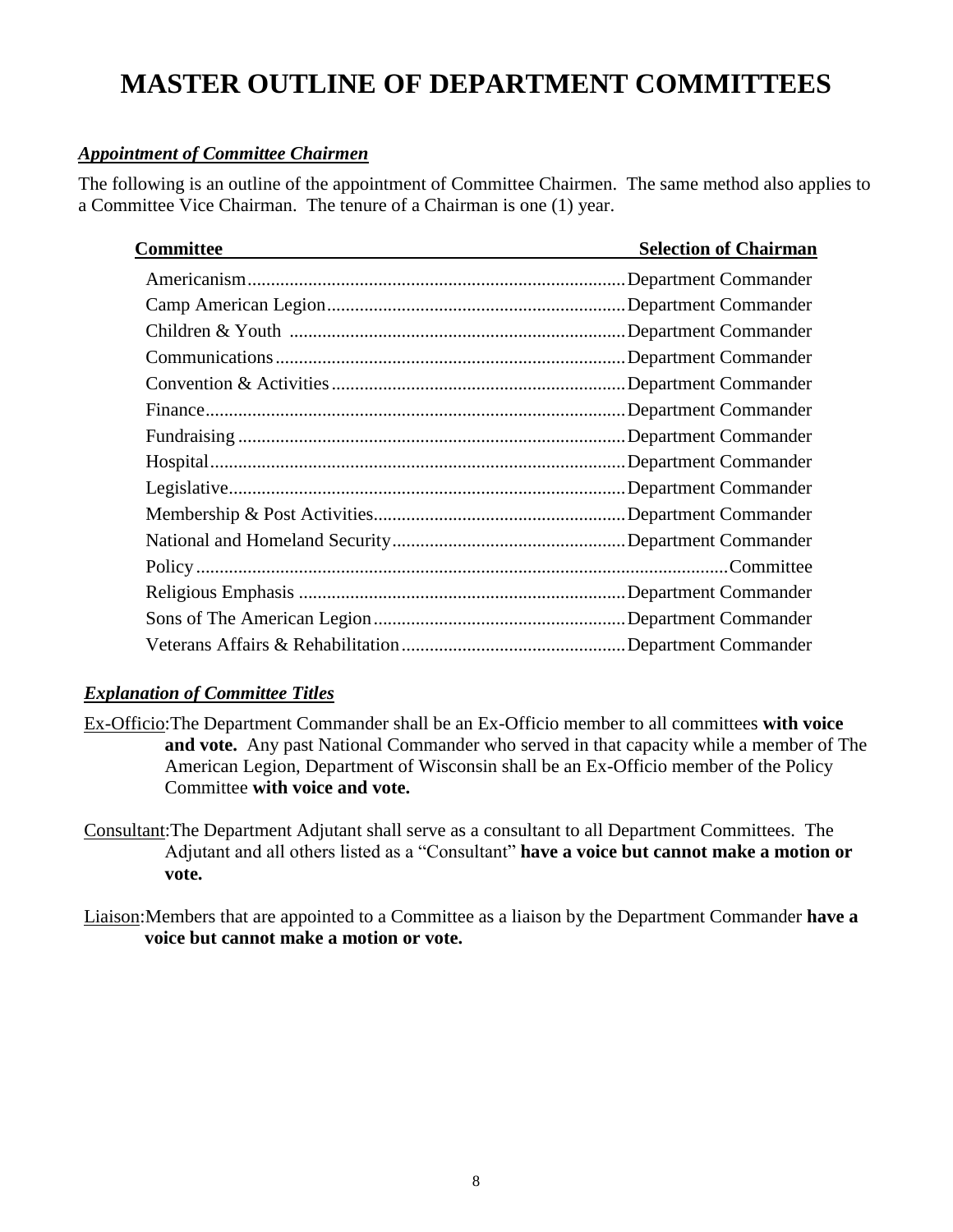# **AMERICANISM COMMITTEE**

# *Duties of the Committee*

To develop the spirit of Americanism among The American Legion and citizens and residents of the State of Wisconsin; to put into effect Americanism policies and programs of The American Legion; to coordinate any overlapping of programs dealing with Americanism. To oversee and report on programs that relate to Americanism and many youth programs.

# *Composition of the Committee*

The Americanism Committee is made up of thirteen (13) members, all of which are a **1 year appointment.** There are three (3) at large members which are appointed by the Department Commander. The other ten (10) Americanism Committee members are appointed Chairmen of Americanism Programs as follows; Americanism & Government Test Program, Badger Boys State, Baseball, Boy Scouts, County Youth Government Day, Education & Scholarship, Oratorical, Shooting Sports, Sons of The American Legion and American Legion Riders. Committee members and program chairmen each have voice and a vote at Americanism Committee meetings. The Americanism Committee meetings are established according to the "Master Schedule of Department Committee Meetings" or at the discretion of the Department Commander.

Members of the Americanism Committee meet prior to the Department Convention to judge competition for the Cooper Trophy, McCoy Americanism Trophy, O.W. Rolfe Americanism Trophy, Pendill Trophy, Harvey B. Higley Trophy, Spalding Victory Trophy, Jessel S. Whyte Memorial Trophy, National Americanism awards, Gung-Ho Americanism Award and Post Rifle Squad Commander Award.

| Member           | Chairman                                  |
|------------------|-------------------------------------------|
| Member           | Vice Chairman                             |
| Member           |                                           |
| Program Chairman | <b>A&amp;G</b> Testing Program            |
| Program Chairman | Director of the Badger Boys State Program |
| Program Chairman | American Legion Baseball Program          |
| Program Chairman | <b>Boy Scout Program</b>                  |
| Program Chairman | <b>County Youth Government Program</b>    |
| Program Chairman | Education & Scholarship Program           |
| Program Chairman | <b>Oratorical Program</b>                 |
| Program Chairman | <b>Shooting Sports Program</b>            |
| Program Chairman | Sons of The American Legion               |
| Program Chairman | American Legion Riders designee           |
| Liaison          | <b>DEC</b> Member                         |
| Ex-Officio       | Department Commander                      |
| Consultant       | Department Adjutant                       |
|                  |                                           |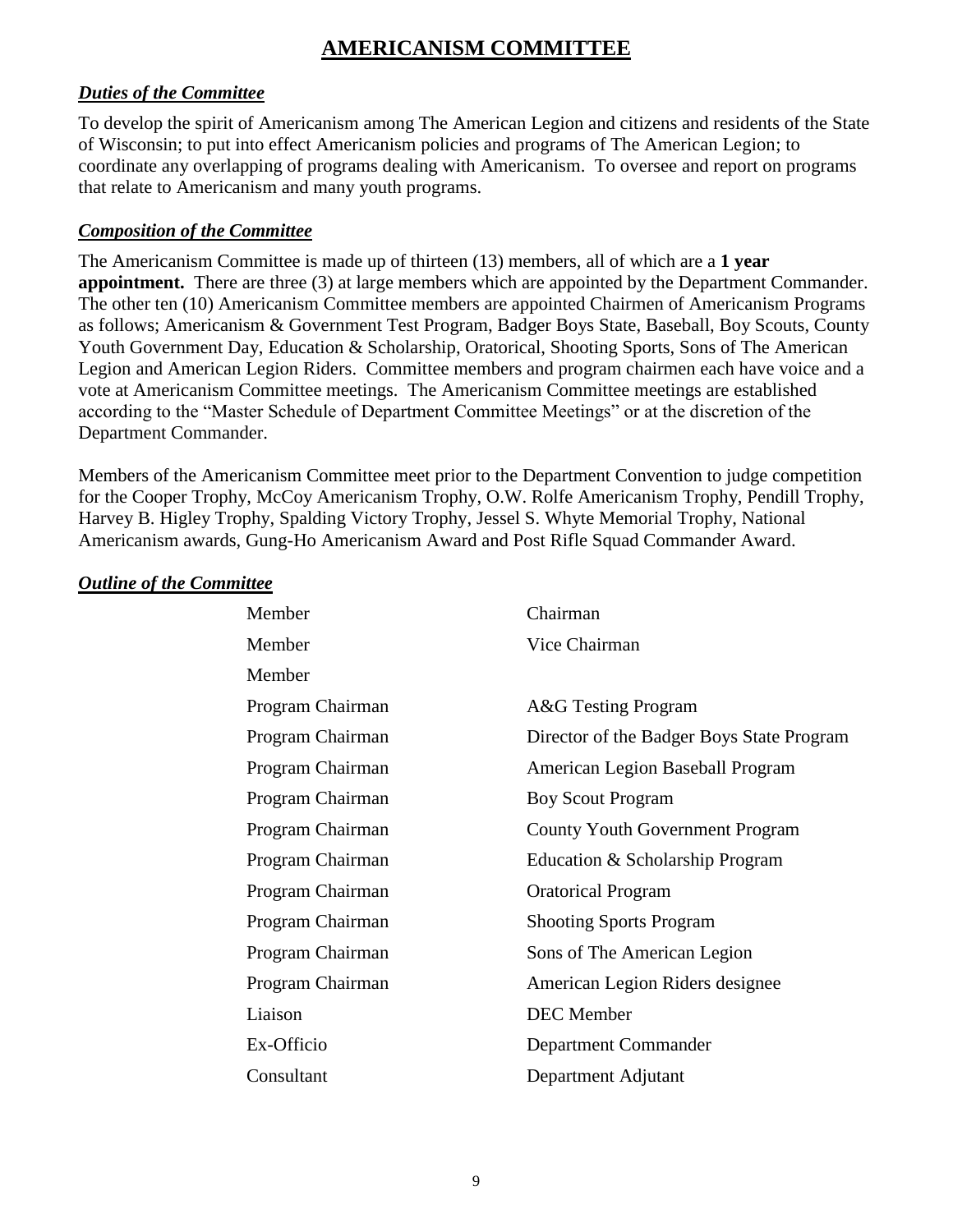# **AMERICANISM PROGRAMS**

# *AMERICAN LEGION BASEBALL PROGRAM*



American Legion Baseball is a program of The American Legion. Rules and Bylaws for the baseball program are established by the WI American Legion Baseball Association. The association enforces all rules, oversees and manages the baseball program. The Baseball Association manages expenditures, income and finances of the Wisconsin American Legion Baseball Program. They establish a budget for approval by the Finance Committee and any surplus income remains in the Baseball Program. The program is headed by the State Baseball Commissioner and a President who are selected by the Directors of the Baseball Association. The Board of Directors consists of ten (10) Regional Directors who manage The American Baseball program in their respective

regions. The Directors schedule games in their respective Regions. The association sets dates and sites for state tournament games, secures umpires, establishes a schedule and makes all necessary arrangements.

Regional Directors make recommendations of players from their district to participate in the annual American Legion All-Star game at Miller Park in Milwaukee. The association makes the final selection of fifty-four (54) graduating seniors from across the state to participate and also arranges details with the Milwaukee Brewers for the selling of tickets and playing of the All-Star game.

American Legion Baseball is a summer program for boys 13-19 years old. Posts sponsor and financially support over 200 Wisconsin American Legion Baseball teams. All teams have to play at least ten (10) games against Legion Baseball teams to compete in regional play. There are seven (7) Regional tournaments played in each class statewide.

An annual scholarship is awarded by the Wisconsin American Legion Baseball Association to a graduating senior who demonstrates outstanding leadership, scholarship, character, citizenship and who has a demonstrated need for funding to continue their education. Players are nominated by their respective team managers in June, and the winner is selected by the Wisconsin American Legion Baseball Association each July.

The following are important deadlines in regards to the Baseball Program:

- All teams must register, buy insurance and pay fees through National's electronic registration system at [www.legion.org/baseball](http://www.legion.org/baseball) prior to June 1st.
- A hard copy of the Player Agreement (form 2) must be completed and signed prior to the team's first scheduled game.
- On-line team roster (form 1) must be completed on or before June  $30<sup>th</sup>$  at [www.legion.org/baseball.](http://www.legion.org/baseball)
- All-Star Nomination forms must be returned to the respective regional director prior to July  $1<sup>st</sup>$ .
- All-Star Game at Miller Park held in August. Tickets can be purchased through Department Headquarters.

*Code of Sportsmanship* **I will:** Keep the rules; Keep faith with my teammates; Keep my temper; Keep myself fit; Keep a stout heart in defeat; Keep my pride under in victory; Keep a sound soul, a clean mind, and a healthy body.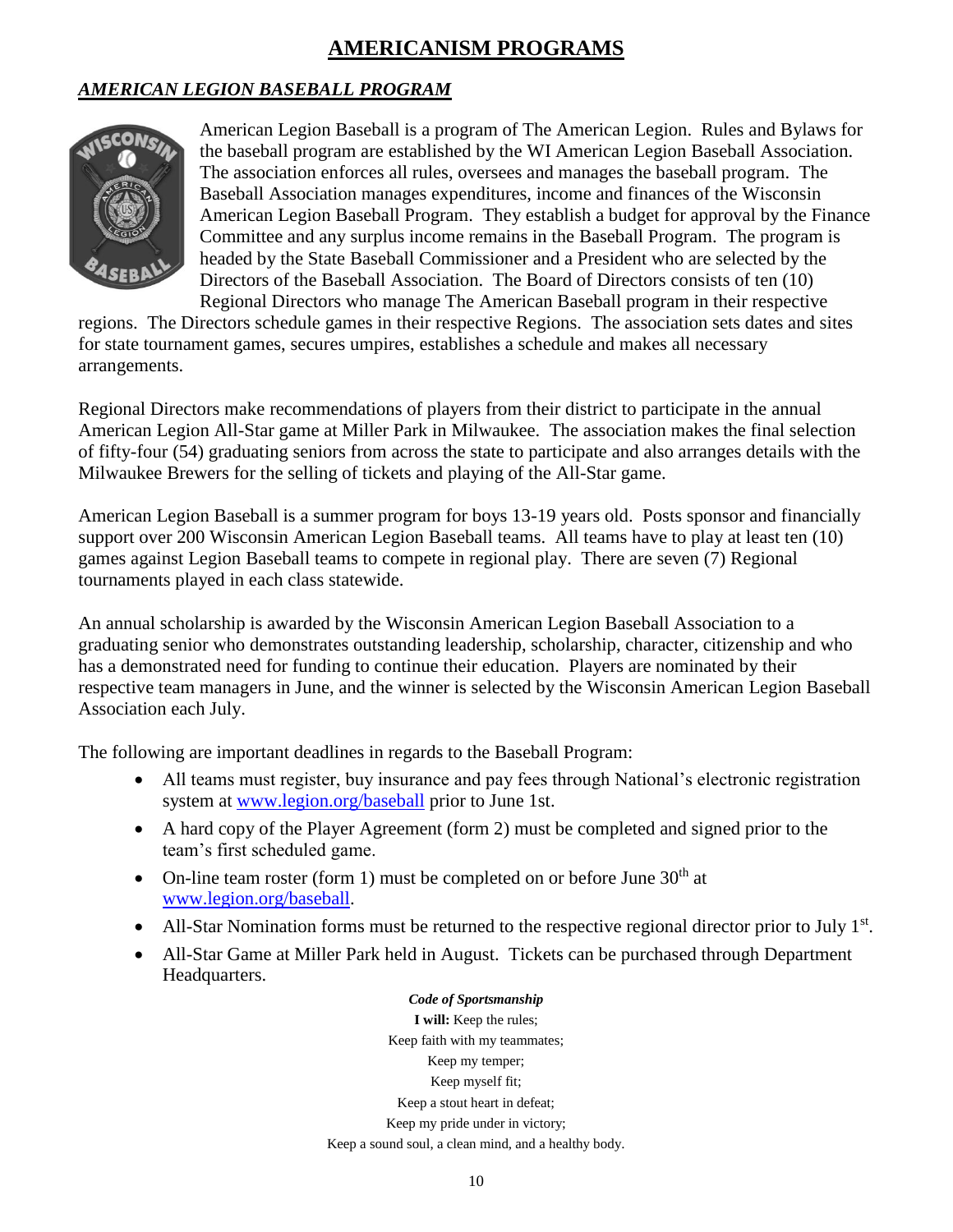# *AMERICANISM & GOVERNMENT TESTING PROGRAM*



This is an Americanism Scholarship program that fosters interest in all levels of government, citizenship and provides students with the opportunity to receive recognition and scholarship awards. The program has been endorsed by the State Superintendent of Public Instruction and is open to any student in the  $10^{th}$ ,  $11^{th}$  or  $12^{th}$  grade in any public, private, parochial and home school within the State. The first week in

April a fifty (50) question test is administered, testing a student's knowledge of U.S. Government & History, County Government, Wisconsin Government & History and Flag Etiquette. Staff from each participating school will score the test papers and select two (2) students from each grade 10, 11 and 12.

The winning test papers are forwarded to the District Americanism and Government Testing Program Chairperson who will select each District's 10<sup>th</sup>, 11<sup>th</sup> and 12<sup>th</sup> grade winners. The District winners will then be forwarded to the Department A&G Chairperson for further judging and the awarding of scholarships.

There are thirty-two (32) winners selected as follows:

- 10 \$250 scholarships for Grade 10
- 10 \$250 scholarships for Grade 11
- 12 \$500 scholarships for Grade 12
- Six (6) students with the two highest scores in each class will receive a Certificate of Achievement from The American Legion, Department of Wisconsin.

For more information on the Americanism & Government Testing Program see the Department Administrative Manual, pages 77-95.

# *BADGER BOYS STATE PROGRAM*



Badger Boys State is a separate corporate entity with a Board of Directors which administers the Boys State program for the Department. The BBS Board of Directors appoints a Director that is a member of, and reports to, and votes on the Department Americanism Committee.

The program brings together over 850 young men who have just completed their junior year of high school to form a 51<sup>st</sup> State, called Badger Boys State. For eight (8) days, the citizens of this new state carry out all the functions of local, county and

state government including elections, drafting and passing ordinances and laws and have law enforcement officials to carry out the laws.

Any American Legion Post in the state of Wisconsin, patriotic, fraternal, civic and religious organization or an individual through a local American Legion Post can sponsor a Badger Boys State participant. If you wish to sponsor a participant, wait until the latter part of December prior to the upcoming session and contact the BBS Program Coordinator at Department Headquarters to request information. If a Post wishes to increase the number of sponsorships, contact Department Headquarters where they will be placed in a "Request Over Quota File".

For more information on the Badger Boys State Program, see the Department Administrative Manual, pages 55-56 or visit [www.badgerboysstate.com.](http://www.badgerboysstate.com/)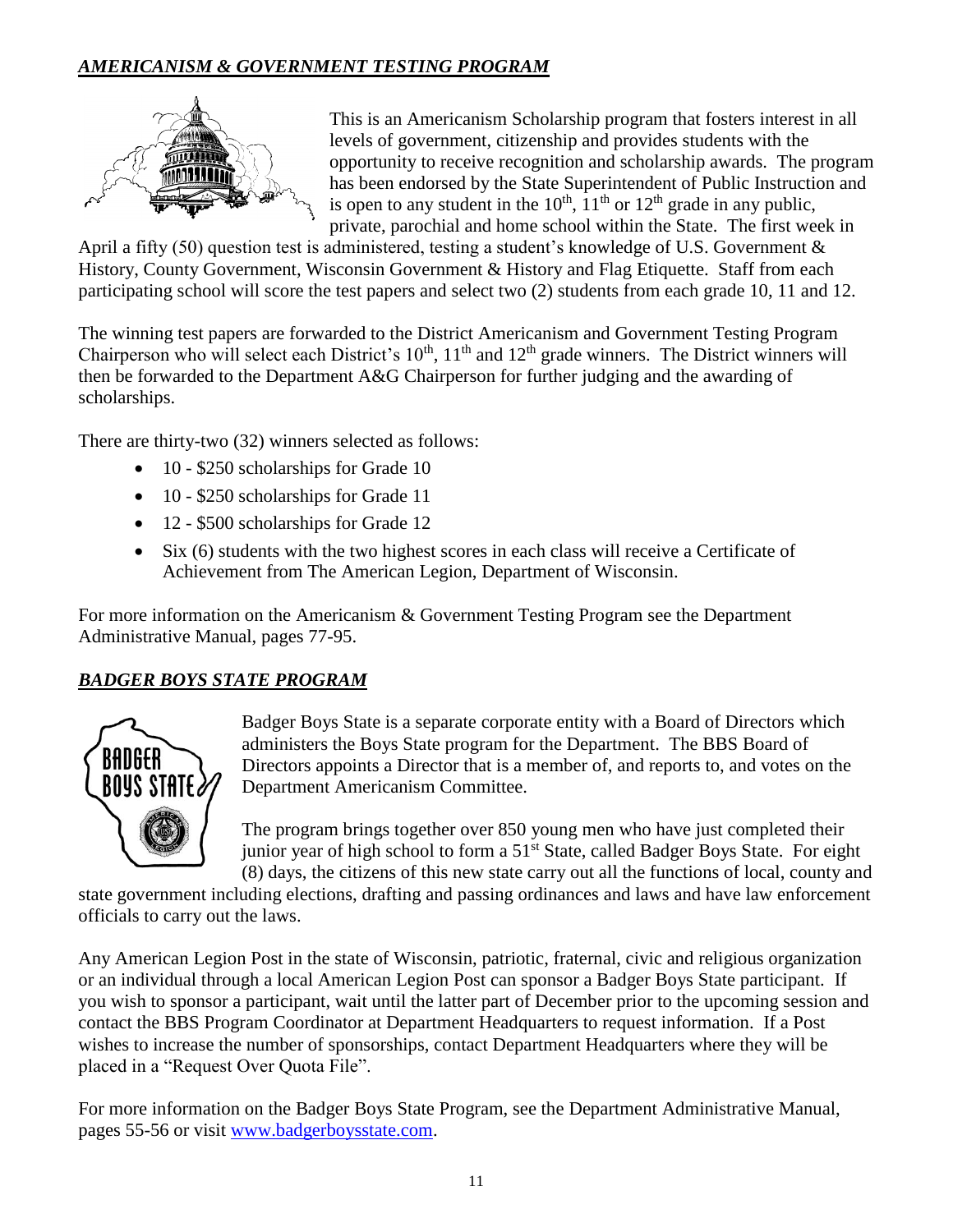# *BOY SCOUTS PROGRAM*



The American Legion is the single largest sponsor of Boy Scout programs. Numerous Posts throughout the state of Wisconsin sponsor Boy Scout Troops.

The Department Boy Scout Chairman is responsible for promoting the program and reporting the programs activities to the Department Americanism Committee as a member of said committee. The Chairman will make arrangements to judge applicants for the Eagle Scout of The Year and determine a Department winner. Applications must be received at Department Headquarters no later than March 1<sup>st</sup>. The Department winner will be forwarded on to National headquarters no

later than April 1<sup>st</sup>. The National Americanism Commission's Youth Activities Subcommittee will review all Department nominations, and, in their judgment, select The American Legion Eagle Scout of the Year to be announced in the National Americanism Commission Report to the NEC at the National Spring Meetings.

The National Eagle Scout of the Year winner will receive a \$10,000 scholarship and be invited to The American Legion National Convention. Three (3) runner-up scholarship awards will be granted in the amount of \$2,500 each. The application can be found in the Administrative Manual in Appendix B, pages 15-18.

# *COUNTY YOUTH GOVERNMENT PROGRAM*



The American Legion County Youth Government Program gives High School students an opportunity to experience hands on the workings of the County Government. The Department County Youth Government Chairman is a member of the Americanism Committee and shall promote the program throughout the year and will assume responsibility for the ultimate success of the program.

If you would like to start a County Youth Government Program, the first step to take is to appoint a committee comprised of both Legionnaires and Auxiliary

members. Contact school officials and county officials to ascertain their willingness to participate. Call a meeting of the three groups: The American Legion, School Officials and County Officials to coordinate the program. Each group has an appointed part in the program, and cooperation means success. The American Legion cannot turn over the materials to the schools and let them do it on their own, nor can they make demands on the various schools as to how they should operate their portion of the program.

To assist the schools, confer with school officials to select a date to hold The American Legion County Youth Government Day. Assist them in lining up officials and lawyers to assist in the advance instruction on County operation. Arrange with officials for the loan of voting booths and other equipment for the schools to use for an actual election. Start the program early in the year so school officials can include a period of instruction on election procedures as well as the powers and duties of public officials.

To assist the County Officials, clear the selected date with County Officials for use of the Courthouse and so that various County Officers will be available to the students elected to County offices. This date will vary by location, however, the entire program should wind up by early April. Coordinate local programs so the Sheriff and other County officers can come to the Courthouse on the same day.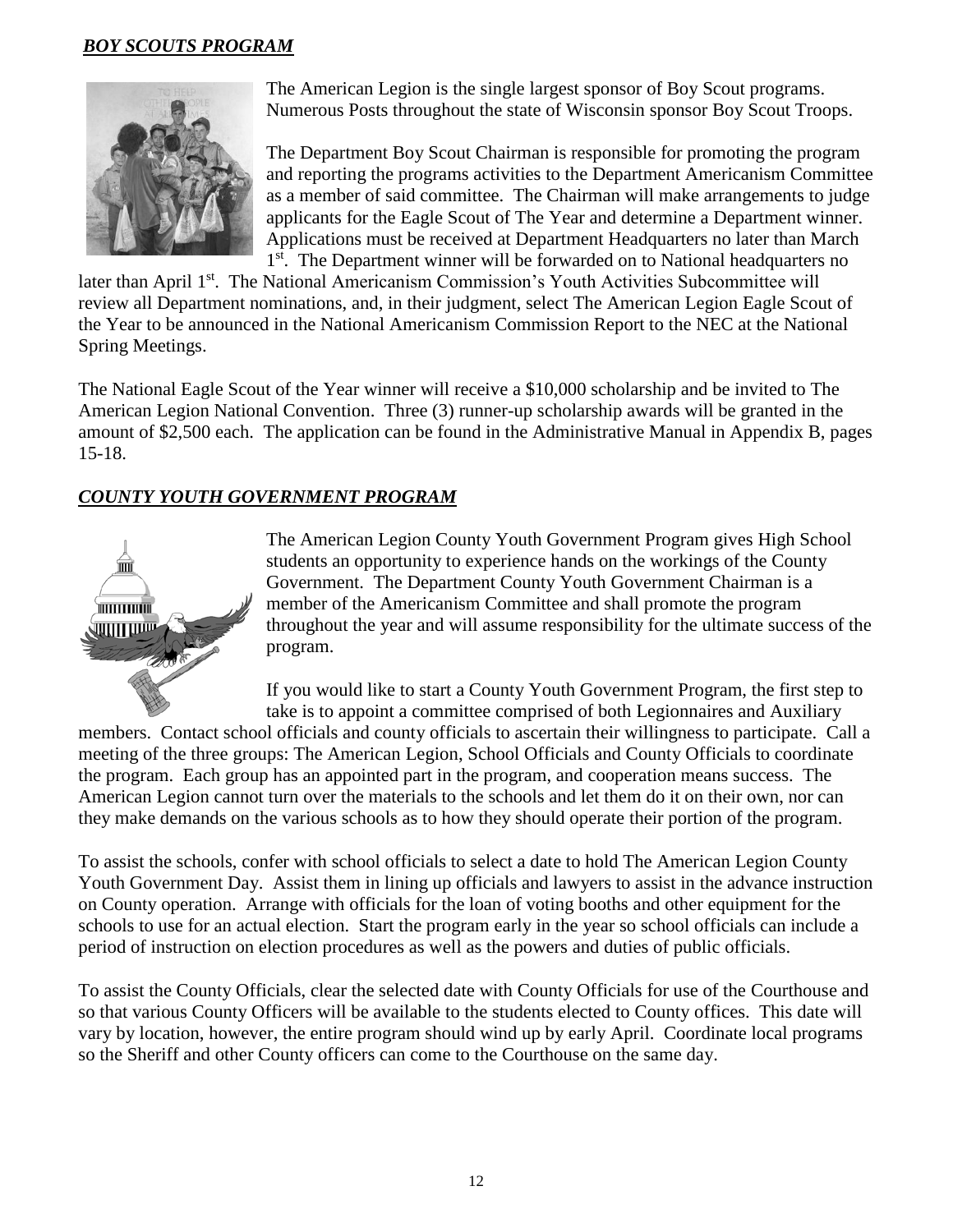# *EDUCATION & SCHOLARSHIP PROGRAM*



The Department Education and Scholarship Program Chairman is a member of the Americanism Committee and is responsible for selecting a panel of five (5) judges for the selection of the Schneider-Emmanuel Scholarships of \$1,000 each. The judges will be comprised of two (2) qualified professional educators, the Department Education & Scholarship Program Chairman, past Department Commander or their delegate and the Department Commander or their delegate.

The winners will be announced by the annual Department Spring Meetings and listed in the July issue of the *Badger Legionnaire.*

Applications are to be completed and received at Department Headquarters no later than March 1<sup>st</sup>. Information and applications can be found in the Administrative Manual, pages 147-155 and Appendix A, pages 57-61.

# *ORATORICAL PROGRAM*



The Oratorical Program gives students the opportunity to prepare an oration on a phase of the Constitution of the United States and earn scholarships. The Department Oratorical Chairman is a member of the Americanism Committee and responsible for overseeing the program to assure its success.

The Department Chairman will make arrangements for contests leading to the Department finals and make sure that the Department Finals contest is held in conformance with National Contest procedures, rules and regulations. Failure to

submit a Department winner by the date established by the National American Legion could result in disqualification of the Department winner.

More information on the Oratorical program can be found in the Wisconsin Oratorical Contest Rules and "The American Legion National High School Oratorical Contest Official Rules" and in the Department Administrative Manual pages 27-45.

# *SHOOTING SPORTS PROGRAM*



The Shooting Sports Program provides an opportunity for students to compete in shooting contests sponsored by The American Legion and earn scholarships. The top scorer from Wisconsin competing in the State/Regional Championship and declared Wisconsin State Champion will be considered for a \$1000.00 scholarship and the top scorer of the opposite category (Sporter or Precision) will receive a \$500.00 scholarship. No two scholarships will go to the same person.

The Shooting Sports Program Chairman is appointed by the Department

Commander and is a member of the Americanism Committee. This is a one (1) year appointment, with the responsibility of promoting the Shooting Sports Program.

More information on the Shooting Sports Program and the scholarship application can be found in the Administrative Manual on pages 175-176 and in Appendix A, pages 77-78.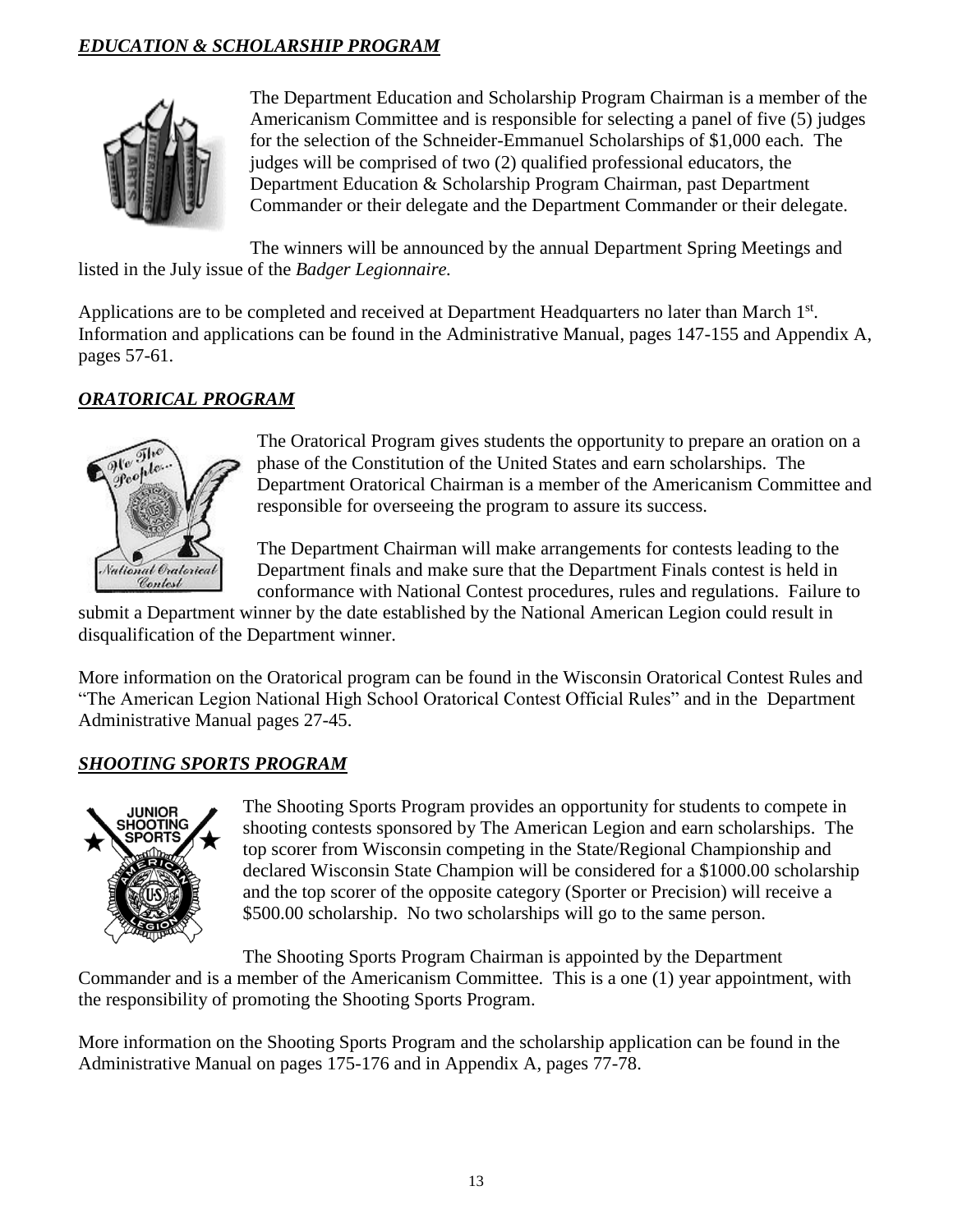# **CAMP AMERICAN LEGION COMMITTEE**

# *Duties of the Committee*

To oversee and make recommendations on the operations of Camp American Legion, located in the town of Lake Tomahawk, Wisconsin, to the Department Executive Committee.

### *Composition of the Committee*

The Committee is composed of six (6) members who have been appointed by successive Department Commanders to staggered 3 year terms. Each newly elected Commander appoints two (2) members each year ensuring continuity on the committee. The Department Service Officer, Immediate Past Department Commander, VA&R Committee Chairman, Department Adjutant and the Camp Director are consultants to the Committee.

## *Outline of the Committee*

| Member (Chairman)      | Ex-Officio – Department Commander           |
|------------------------|---------------------------------------------|
| Member (Vice Chairman) | Consultant – Department Service Officer     |
| Member                 | Consultant – Immediate Past Dept. Commander |
| Member                 | Consultant – VA&R Chairman                  |
| Member                 | Consultant – Department Adjutant            |
| Member                 | Consultant – Camp Director                  |
| Liaison - DEC Member   |                                             |

# **CHILDREN & YOUTH COMMITTEE**

# *Duties of the Committee*

To insure that any child of a veteran in need of care and protection shall receive proper and timely service and aid; to strengthen the family unit; extend support; extend support to sound organizations and facilities that provide services for children and youth; and to maintain a well-rounded program that meets the needs of the young people in their respective communities.

# *Composition of the Committee*

The Committee is composed of six (6) members who have been appointed by successive Department Commanders to staggered 3 year terms. Each newly elected Commander appoints two (2) members each year ensuring continuity on the committee.

| Member (Chairman)      | Liaison – DEC Member              |
|------------------------|-----------------------------------|
| Member (Vice Chairman) | Ex-Officio – Department Commander |
| Member                 | Consultant – Department Adjutant  |
| Member                 |                                   |
| Member                 |                                   |
| Member                 |                                   |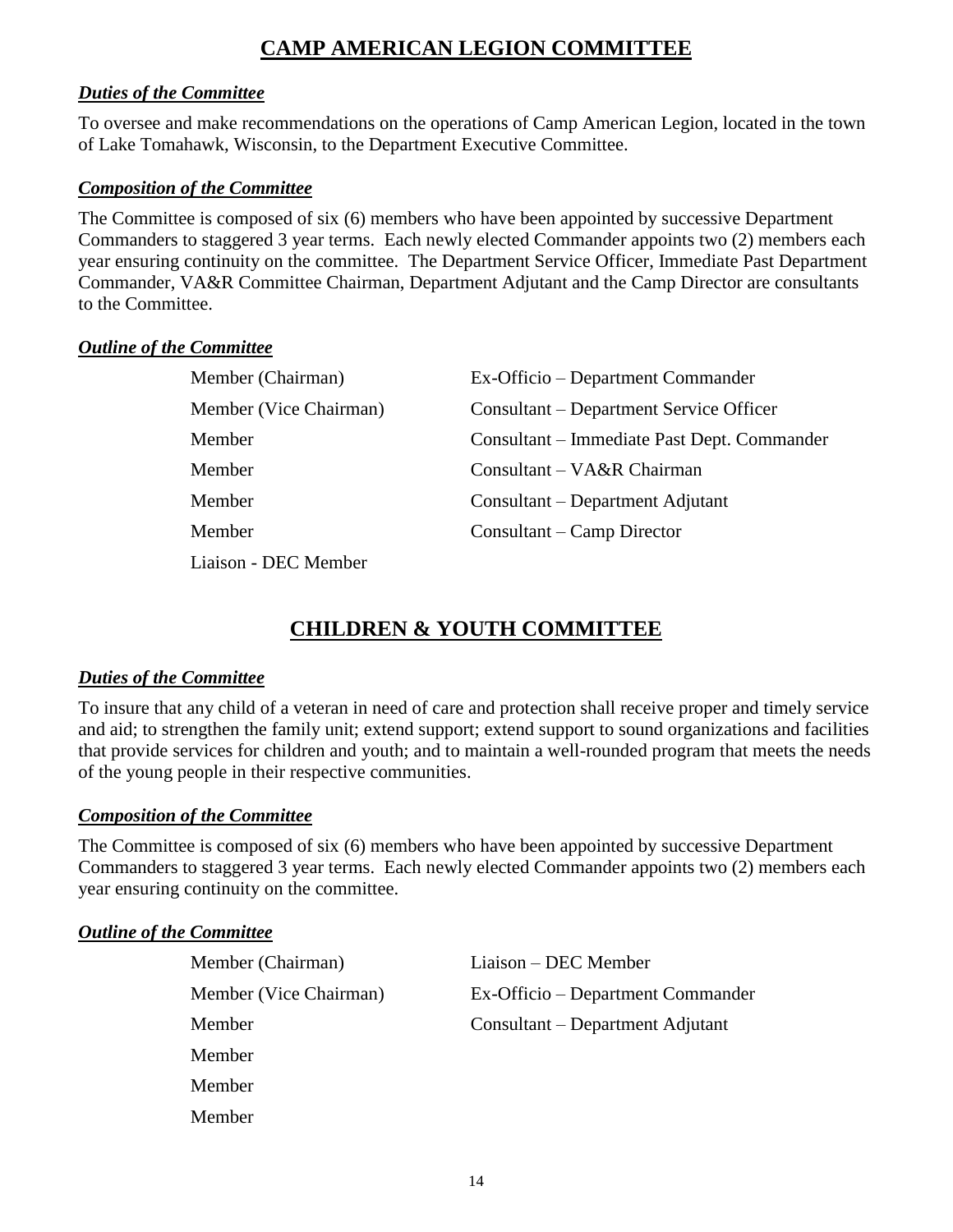# **COMMUNICATIONS COMMITTEE**

# *Duties of the Committee*

To serve as the voice of Veterans by enhancing public perceptions of The American Legion, America's Veterans and their families. It is the responsibility of the committee to maintain the image of The American Legion and to communicate our various messages to the public promoting and publicizing projects, events, programs and accomplishments of The American Legion. The committee will be responsible for recommending policy changes in the publication of the "*Badger Legionnaire*".

# *Composition of the Committee*

The Committee is composed of six (6) members who have been appointed by successive Department Commanders to staggered 3 year terms. Each newly elected Commander appoints two (2) members each year ensuring continuity on the committee. The Department Historian will serve as consultant to the Committee, and there will be three (3) Auxiliary Liaison Members.

# *Outline of the Committee*

| Member (Chairman)      | Liaison – Auxiliary Member        |
|------------------------|-----------------------------------|
| Member (Vice Chairman) | Liaison – Auxiliary Member        |
| Member                 | Liaison – Auxiliary Member        |
| Member                 | Ex-Officio – Department Commander |
| Member                 | Consultant – Department Adjutant  |
| Member                 | Consultant – Department Historian |
| Liaison – DEC Member   |                                   |

# **CONVENTION & ACTIVITIES COMMISSION**

# *Duties of the Committee*

This Commission shall be empowered to make the necessary investigation and recommendations for the holding of the annual Department Convention and shall make such further investigation and recommendations for such other annual events of the Department as requested by the Department Executive Committee, and shall make their recommendations after such investigation to the Department Executive Committee, which shall be empowered thereafter to select the time and place for such annual Conventions and events.

# *Composition of the Committee*

The Committee is composed of six (6) members who have been appointed by successive Department Commanders to staggered 3 year terms. Each newly elected Commander appoints two (2) members each year ensuring continuity on the committee.

| Member (Chairman)      | Member                            |
|------------------------|-----------------------------------|
| Member (Vice Chairman) | Liaison – DEC Member              |
| Member                 | Ex-Officio – Department Commander |
| Member                 | Consultant – Department Adjutant  |
| Member                 |                                   |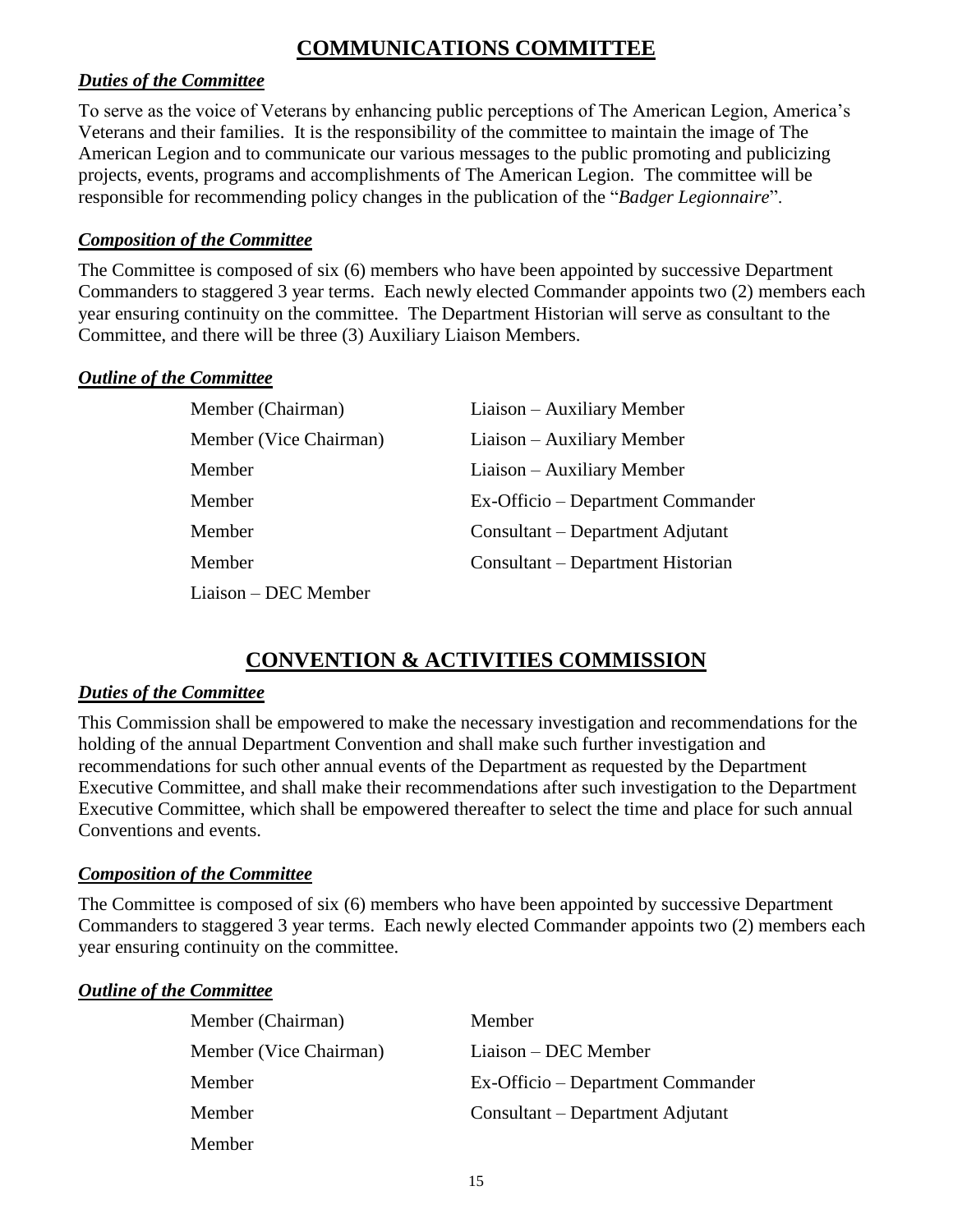# **FINANCE COMMITTEE**

# *Duties of the Committee*

To approve, budget and audit the expenditures of the Department, its decisions being final unless overruled by a majority of the members present at a regular or special meeting of the Department Executive Committee. The Committee shall have the authority to engage the auditors for Department Funds. The Committee shall adopt its own rules regulating the approval, budgeting and auditing of the expenditures of the Department, subject to approval by the Department Executive Committee. The Committee shall arrange to have the monthly financial statement of the Department published in the official publications, or other designated media used by the Department.

# *Composition of the Committee*

The Committee is composed of six (6) members who have been appointed by successive Department Commanders to staggered 3 year terms. Each newly elected Commander appoints two (2) members each year ensuring continuity on the committee.

# *Outline of the Committee*

| Member (Chairman)      | Member                            |
|------------------------|-----------------------------------|
| Member (Vice Chairman) | Liaison – DEC Member              |
| Member                 | Ex-Officio – Department Commander |
| Member                 | Consultant – Department Adjutant  |
| Member                 | Consultant – Fundraising Chairman |

# **FUNDRAISING COMMITTEE**

# *Duties of the Committee*

The Committee is responsible for overseeing, accounting and reporting of all fundraising activities within the Department as directed by the Department Executive Committee. The Committee will make recommendations on program changes or new programs to the Department Executive Committee and advise the Department Finance Committee how much fundraising money will be projected for budgeting purposes and Fundraising. The Chairman of the Fundraising Committee shall be a consultant to the Finance Committee.

# *Composition of the Committee*

The Committee is composed of six (6) members who have been appointed by successive Department Commanders to staggered 3 year terms. Each newly elected Commander appoints two (2) members each year ensuring continuity on the committee.

| Member (Chairman)      | Member                            |
|------------------------|-----------------------------------|
| Member (Vice Chairman) | Liaison – DEC Member              |
| Member                 | Ex-Officio – Department Commander |
| Member                 | Consultant – Department Adjutant  |
| Member                 |                                   |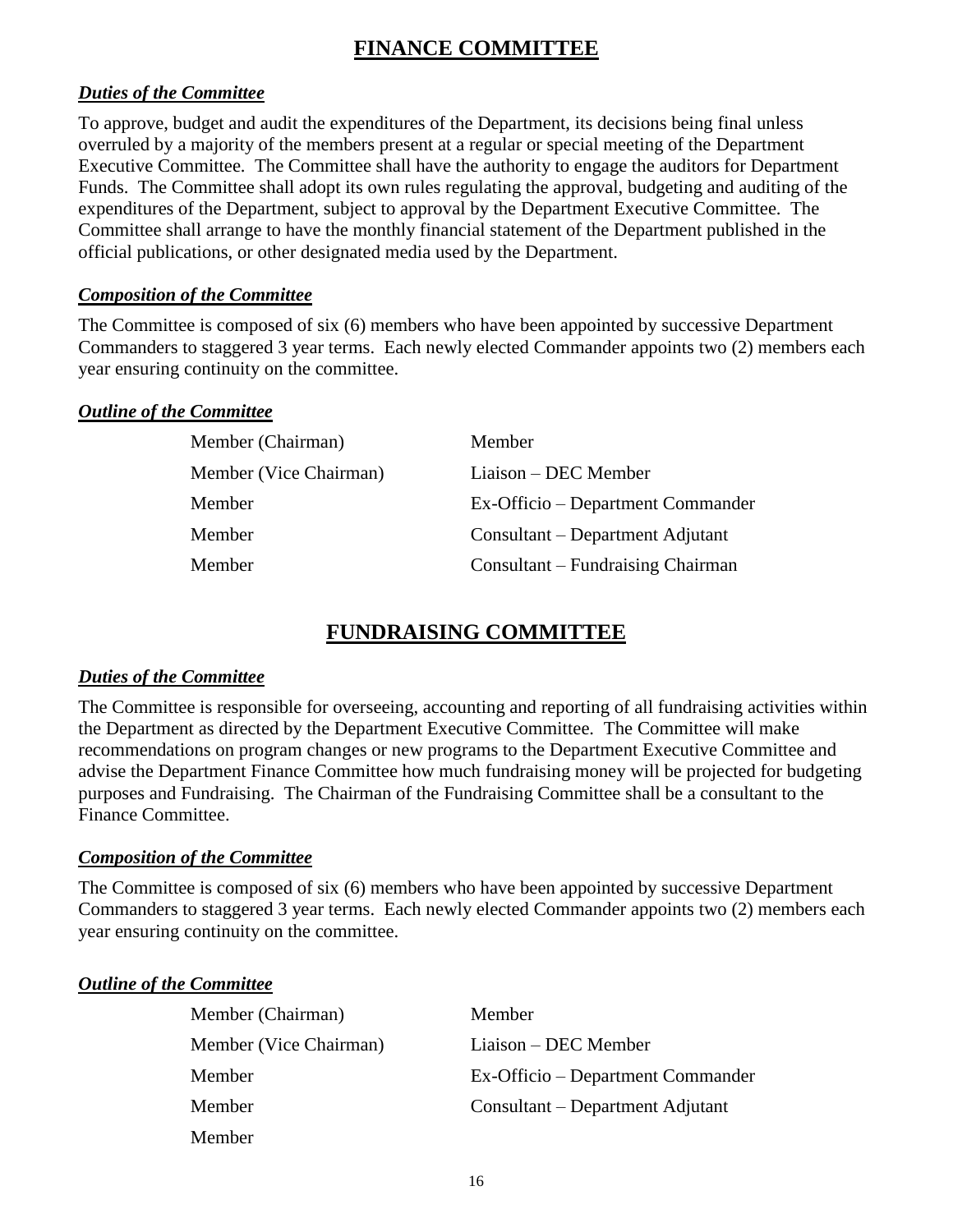# **HOSPITAL COMMITTEE**

# *Duties of the Committee*

To provide entertainment and recreational programs at all Federal and State Veteran's Hospitals in Wisconsin, to work in close cooperation with the Department VA&R Committee and to assist existing hospital facilities to aid in making the Veteran's stay in the hospital as pleasant as possible.

# *Composition of the Committee*

The Committee is composed of two (2) members and in addition, the eight (8) hospital representatives or their assistant representative, for each of the eight (8) Veterans Hospitals as stated in the outline of the committee for a term of one (1) year.

## *Outline of the Committee*

| Member (Chairman)              | $Representative - King$                 |
|--------------------------------|-----------------------------------------|
| Member (Vice Chairman)         | Representative – Union Grove            |
| Representative – Iron Mountain | Representative – Chippewa Falls         |
| Representative – Zablocki      | Liaison – DEC Member                    |
| Representative – Fort Snelling | Ex-Officio – Department Commander       |
| Representative – Tomah         | Consultant – Department Adjutant        |
| Representative – Madison       | Consultant – Department Service Officer |

# **LEGISLATIVE COMMITTEE**

# *Duties of the Committee*

To represent The American Legion, Department of Wisconsin with the State Legislature and contact Congress on matters of interest to Wisconsin Veterans as long as contact does not conflict with National American Legion policy. The Committee shall make recommendations to the Department Convention and to the Department Executive Committee, and in general supervise the legislative program of the Department. The Committee has exclusive responsibility for petitioning the State Legislature on behalf of or in opposition to all legislation in which The American Legion, Department of Wisconsin is interested. The Committee shall select the Department Legislator of the Year.

# *Composition of the Committee*

The Committee is composed of six (6) members who have been appointed by successive Department Commanders to staggered 3 year terms. Each newly elected Commander appoints two (2) members each year ensuring continuity on the committee. The Department Judge Advocate shall be a consultant to the Committee.

| Member (Chairman)      | Member                                 |
|------------------------|----------------------------------------|
| Member (Vice Chairman) | Liaison – DEC Member                   |
| Member                 | Ex-Officio – Department Commander      |
| Member                 | Consultant – Department Adjutant       |
| Member                 | Consultant – Department Judge Advocate |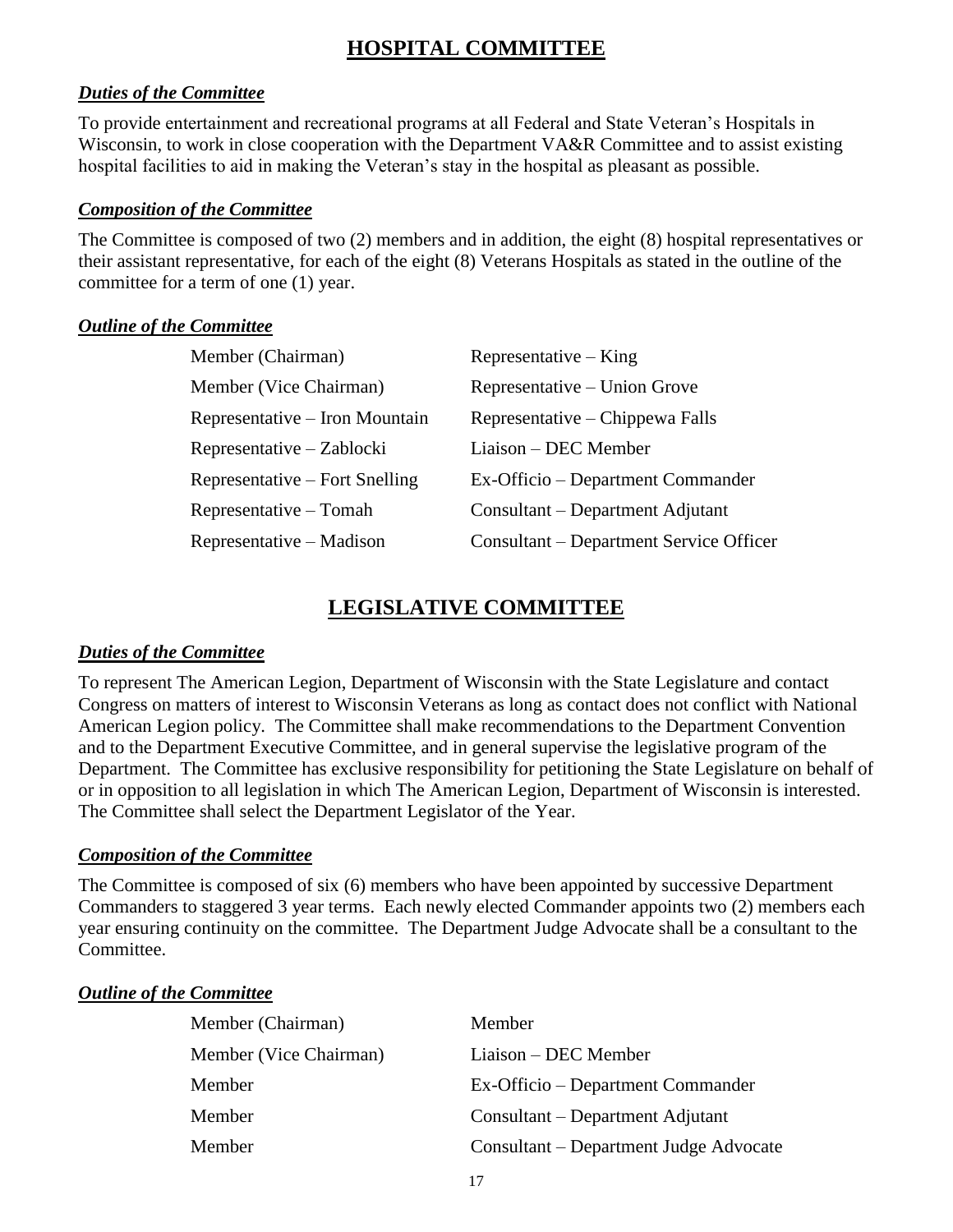# **MEMBERSHIP AND POST ACTIVITIES COMMITTEE**

# *Duties of the Committee*

To promote an increase of membership in the Department, to ascertain the causes for failure of former members to renew their membership and to assist the Posts in a program working toward increasing the numerical strength of the Department. To recommend programs to Posts for the promotion of such activities as would stimulate interest in The American Legion and its programs in all communities.

# *Composition of the Committee*

The Committee is composed of six (6) members who have been appointed by successive Department Commanders to staggered 3 year terms. Each newly elected Commander appoints two (2) members each year ensuring continuity on the committee. The four (4) Department Vice Commanders are also members of the Committee.

# *Outline of the Committee*

| Member (Chairman)                  | Member – Department Vice Commander |
|------------------------------------|------------------------------------|
| Member (Vice Chairman)             | Member – Department Vice Commander |
| Member                             | Member – Department Vice Commander |
| Member                             | Liaison – DEC Member               |
| Member                             | Ex-Officio – Department Commander  |
| Member                             | Consultant – Department Adjutant   |
| Member – Department Vice Commander |                                    |

# **NATIONAL AND HOMELAND SECURITY COMMITTEE**

# *Duties of the Committee*

To organize the membership in support of national or civilian defense projects in the communities. To organize the Department and to assist in organizing the communities for readiness to meet any emergency. Keep the rank and file of The American Legion informed of any actions that could have an effect on the security of the state and nation. Use sources available such as media and/or word of mouth to ensure that we are informed of threats to our foreign interests. The Committee will select the National Guard/Reservist of the Year, the Edward J. Ormsby Law and Order Award, the Outstanding Fire Fighter Award and the Emergency Medical Technician Award. The Committee will provide increased awareness of POW/MIA's within the Department and provide POW/MIA activities and education to the public.

# *Composition of the Committee*

The Committee is composed of six (6) members who have been appointed by successive Department Commanders to staggered 3 year terms. Each newly elected Commander appoints two (2) members each year ensuring continuity on the committee. The Blood Donor Chairman shall be a member of the Committee.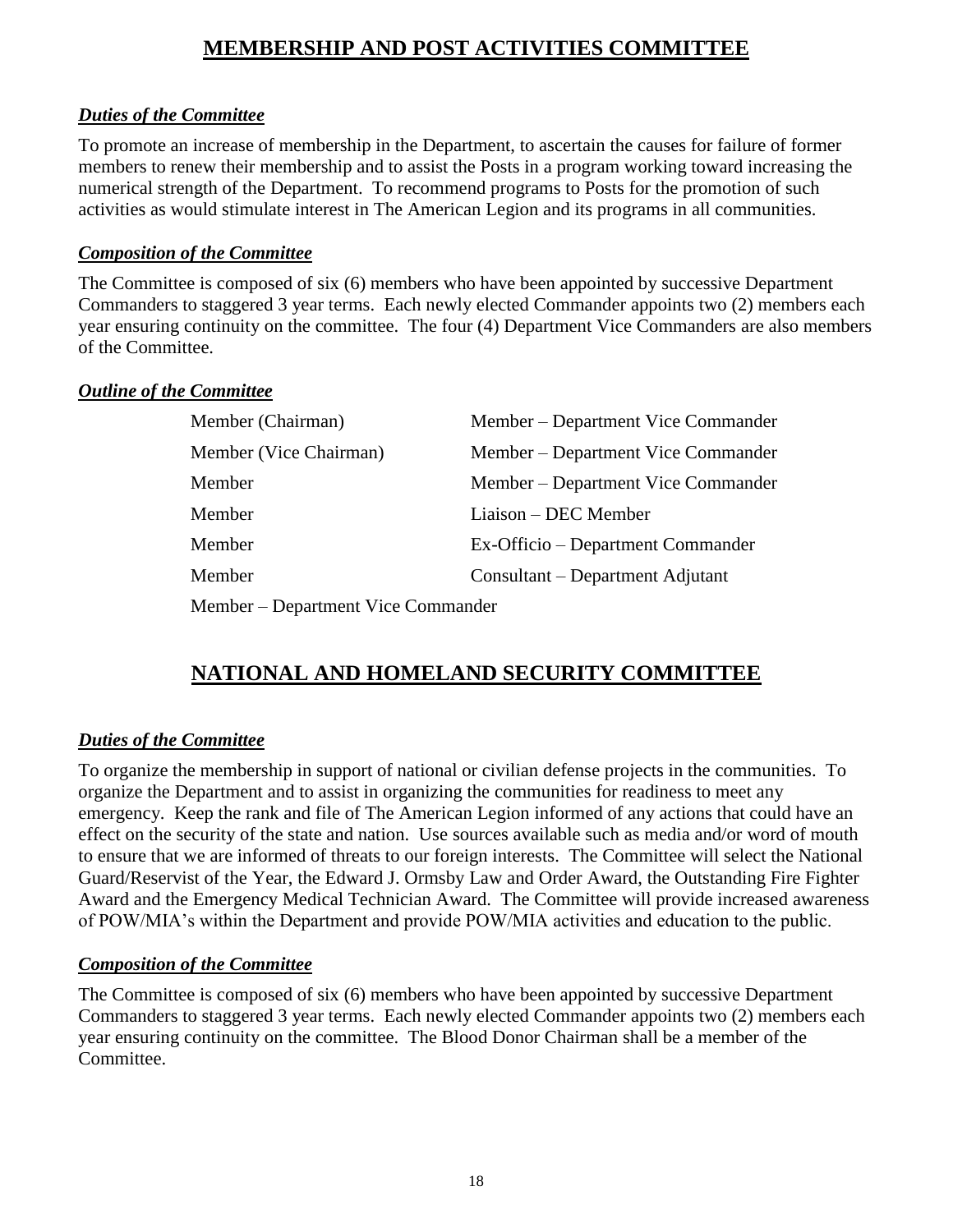# *Outline of the Committee*

| Member (Chairman)             | Member                            |
|-------------------------------|-----------------------------------|
| Member (Vice Chairman)        | Liaison – DEC Member              |
| Member (Blood Donor Chairman) | Ex-Officio – Department Commander |
| Member (POW/MIA Chairman)     | Consultant – Department Adjutant  |
| <b>Member</b>                 |                                   |

# *BLOOD DONOR PROGRAM*

The most important part about blood donating is to remember it is the blood on the shelf that saves lives. Waiting for an emergency to donate will not get the blood to the receiver on time. Wisconsin is served by both the American Red Cross and the Blood Center of Wisconsin. It does not matter where you donate, as long as you donate.

Blood donation information is collected on the Consolidated Post Report (CPR) which is due by June 1st of each year. The cumulative reported numbers are needed for a national report found in the Department Adjutant's Manual and due to The American Legion Office in Washington, DC by July 15 each year. Traditionally, Post's who participate in the blood donor program receive a Certificate of Participation signed by the Commander and the Blood Program Chairman at the end of the year.

The Blood Donor Chairman works with the Red Cross, the Convention Committee and the Department Adjutant to coordinate a blood drive during State Convention and the Midwinter Conference.

# **POLICY COMMITTEE**

# *Duties of the Committee*

To study, recommend, and formulate policies that will be beneficial to the Department on all matters that will tend to increase the prestige of The American Legion, Department of Wisconsin and to advance the best interests of The American Legion. No recommendation shall be considered as final unless approved by the Department Executive Committee or a Department Convention. The Committee will review all Convention Resolutions before they are presented to the Convention for action. The Committee will determine if Convention Resolutions are properly written and /or germane to the policies and mandates of The American Legion, Department of Wisconsin.

# *Composition of the Committee*

The Committee is composed of six (6) members who have been appointed by successive Department Commanders to staggered 3 year terms. Each newly elected Commander appoints two (2) members each year ensuring continuity on the committee. The Committee elects its own Chairman and Vice Chairman. Any Past National Commanders that were members of The American Legion, Department of Wisconsin when elected will serve as Ex-Officio members of this committee and the Department Judge Advocate shall serve as consultant to this Committee.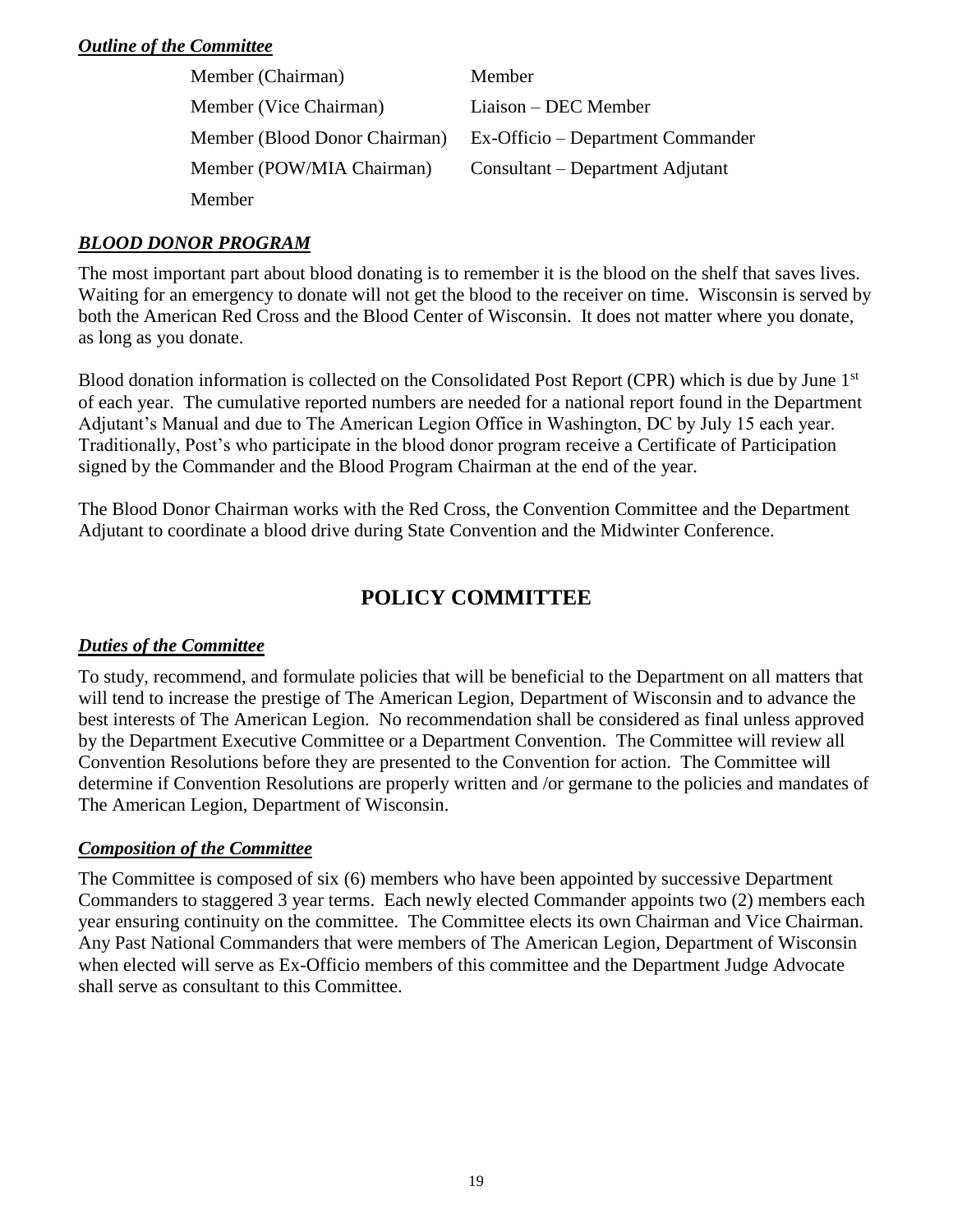# *Outline of the Committee*

| Member (Chairman)      | Liaison – DEC Member                   |
|------------------------|----------------------------------------|
| Member (Vice Chairman) | Ex-Officio – Past National Commander   |
| Member                 | Ex-Officio – Department Commander      |
| Member                 | Consultant – Department Adjutant       |
| Member                 | Consultant – Department Judge Advocate |
| Member                 |                                        |

# **RELIGIOUS EMPHASIS COMMITTEE**

# *Duties of the Committee*

To oversee the religious activities of the Department, plan the Department Convention Memorial Service, choose the Martha Marlowe Post Chaplain of the Year, provide Chaplain's Training and any other religious activities that the Committee deems necessary.

# *Composition of the Committee*

The Committee is composed of three (3) members, two (2) of which are the Immediate Past Department Chaplain and the Department Assistant Chaplain.

# *Outline of the Committee*

| Member – Immediate Past Department Chaplain | Ex-Officio – Department Commander |
|---------------------------------------------|-----------------------------------|
| Member – Department Assistant Chaplain      | Consultant – Department Adjutant  |
| Member                                      |                                   |
| Liaison – Department Chaplain               |                                   |

# **SONS OF THE AMERICAN LEGION COMMITTEE**

# *Duties of the Committee*

The Sons of The American Legion is a program of The American Legion, Department of Wisconsin. The Program Chairman of the SAL is a member of the Americanism Committee. For more information on the Sons of The American Legion see the Department Administrative Manual, pages 226-230.

# *Composition of the Committee*

The Committee is composed of the Program Chairman who is appointed annually by the Department Commander and is an active member of The American Legion.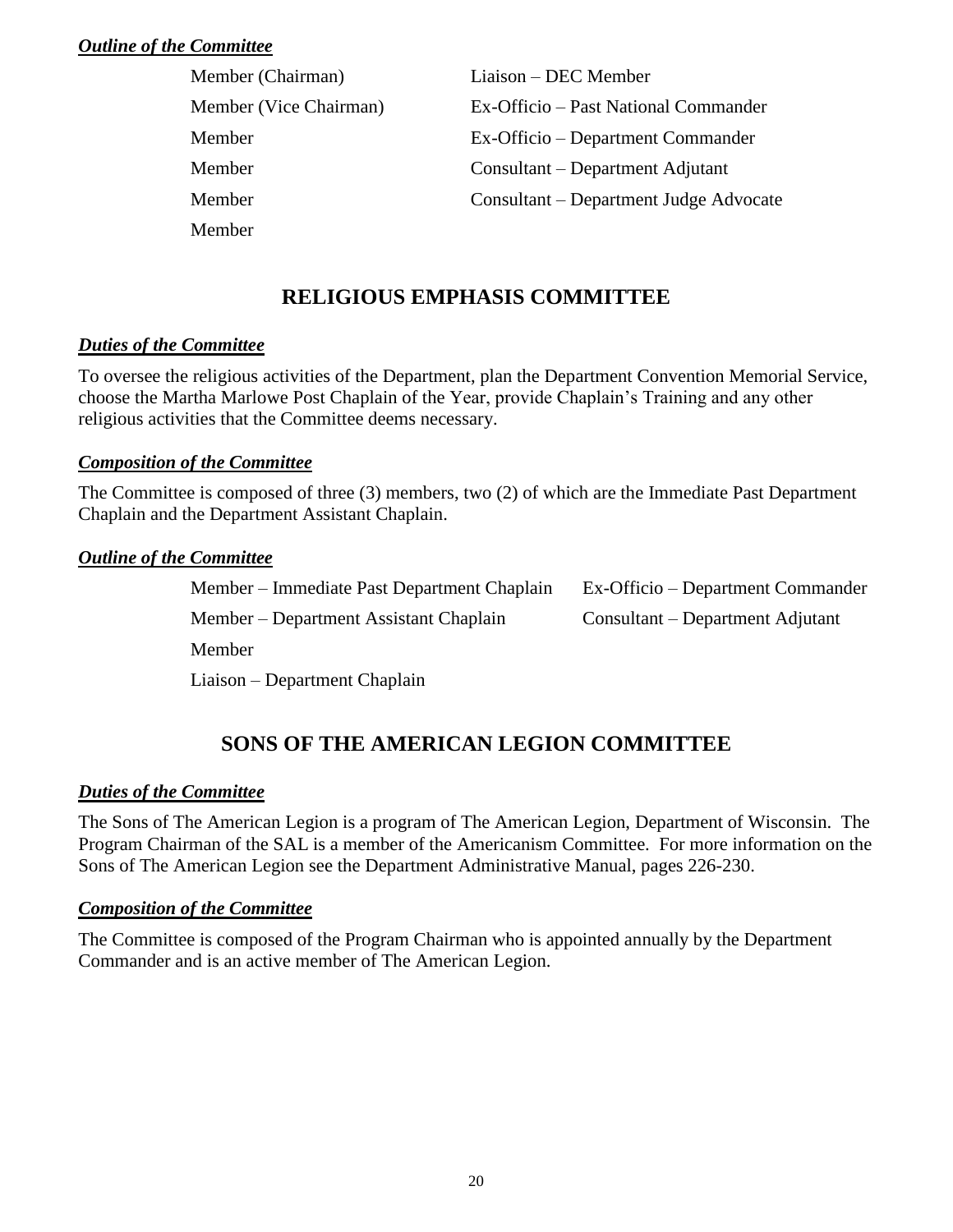# **VETERANS AFFAIRS & REHABILITATION COMMITTEE**

# *Duties of the Committee*

To formulate policies in coordination with the Department Service Officer, subject to approval by the Department Executive Committee or a Department Convention, relating to all the different phases of the rehabilitation problems of veterans of all wartime conflicts as defined by U.S. Congress and their dependents.

# *Composition of the Committee*

The Committee is composed of six (6) members who have been appointed by successive Department Commanders to staggered 3 year terms. Each newly elected Commander appoints two (2) members each year ensuring continuity on the committee. Also assigned to the Committee is an Employment Chairman, Hospital Chairman and Homeless Veterans Task Force Chairman. The Department Adjutant, Department Service Officer and the Department Camp Committee Chairman are consultants to the Committee.

| Member (Chairman)                | Member (Hospital Chairman)                      |
|----------------------------------|-------------------------------------------------|
| Member (Vice Chairman)           | Member (Homeless Veterans Task Force Chairman)  |
| Member                           | Liaison – DEC Member                            |
| Member                           | Ex-Officio – Department Commander               |
| Member                           | Consultant – Department Adjutant                |
| Member                           | Consultant – Department Service Officer         |
| Member (Employment Chairman)     | Consultant – Department Camp Committee Chairman |
| <b>Cremated Remains Chairman</b> |                                                 |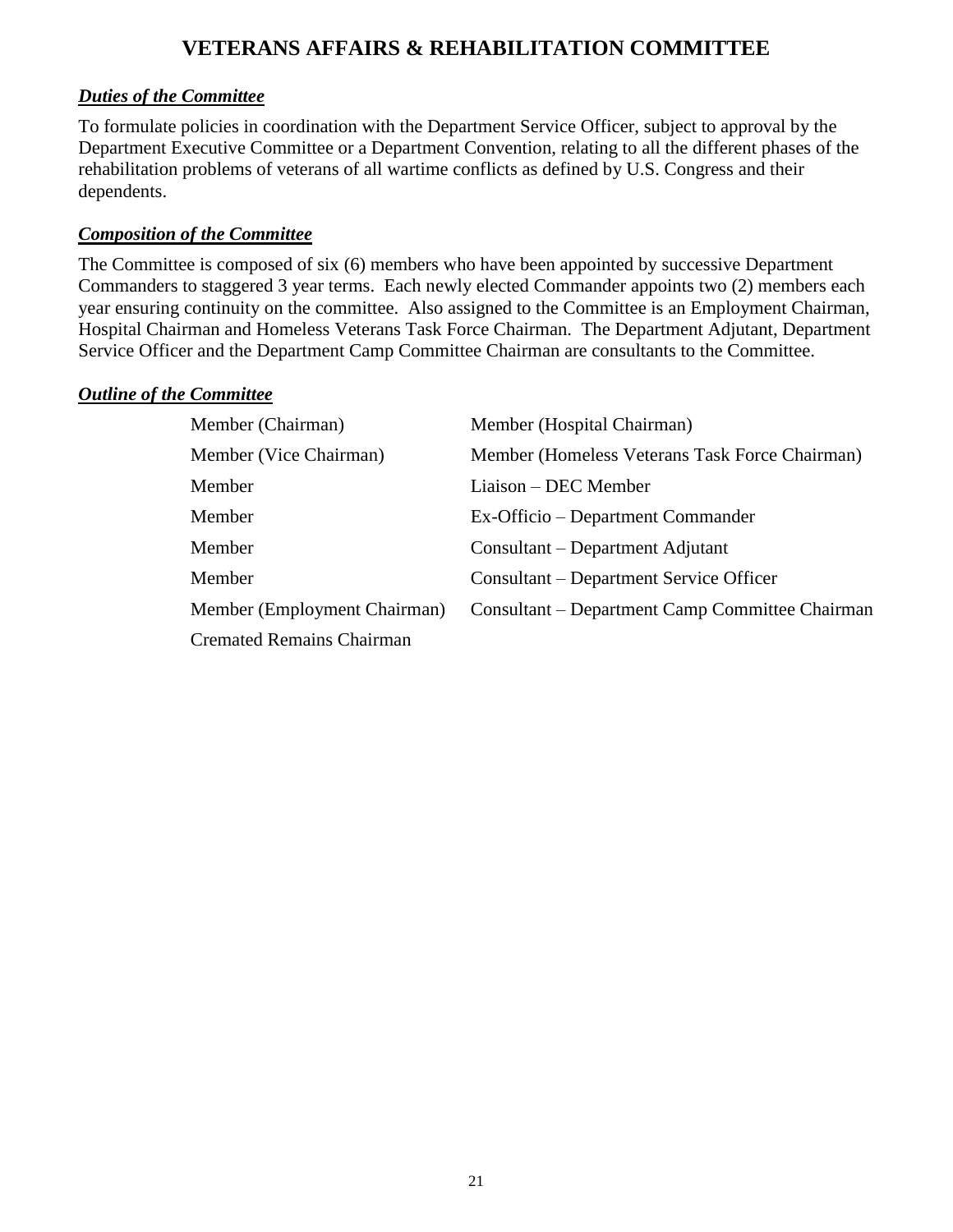# **MASTER SCHEDULE OF DEPARTMENT COMMITTEE MEETINGS**

Pursuant to Department Executive Committee action, the following Master Schedule for all Department Committee meetings is in effect.

# *DEPARTMENT FALL MEETINGS – PORTAGE, WISCONSIN*

*2 nd Weekend in October*

Americanism Committee Legislative Committee Communications Committee National Security Committee Convention and Activities Commission Past Department Commanders Executive Committee Policy Committee Fundraising Committee

Camp American Legion Committee Membership & Post Activities Committee Finance Committee Veterans Affairs & Rehabilitation Committee

# *MIDWINTER CONFERENCE – CONFERENCE CITY*

# *3 rd Weekend in January*

| <b>Americanism Committee</b>                | <b>Hospital Committee</b>                   |
|---------------------------------------------|---------------------------------------------|
| Camp American Legion Committee              | Legislative Committee                       |
| Children & Youth Committee                  | Membership & Post Activities Committee      |
| <b>Communications Committee</b>             | <b>National Security Committee</b>          |
| <b>Convention and Activities Commission</b> | <b>Past Department Commanders</b>           |
| <b>Executive Committee</b>                  | <b>Policy Committee</b>                     |
| <b>Finance Committee</b>                    | Religious Emphasis Committee                |
| <b>Fundraising Committee</b>                | Veterans Affairs & Rehabilitation Committee |

# *DEPARTMENT SPRING MEETINGS – PORTAGE, WISCONSIN*

# *2 nd Weekend in May*

| Camp American Legion Committee              | Legislative Committee                       |
|---------------------------------------------|---------------------------------------------|
| <b>Communications Committee</b>             | Membership & Post Activities Committee      |
| <b>Convention and Activities Commission</b> | National & Homeland Security Committee      |
| <b>Executive Committee</b>                  | <b>Past Department Commanders</b>           |
| <b>Finance Committee</b>                    | *Policy Committee                           |
| <b>Fundraising Committee</b>                | Veterans Affairs & Rehabilitation Committee |
| <b>Pre- Convention Committees:</b>          |                                             |

- a. Rules Committee
- b. Credentials Committee
- c. Permanent Organization Committee

\*The Policy Committee meets during the month of June within the prescribed Constitutional period of time to review resolutions, make recommendations and assign resolutions to Convention Committees. The Department Adjutant will prepare a brief on each resolution to be distributed to each Post prior to Convention.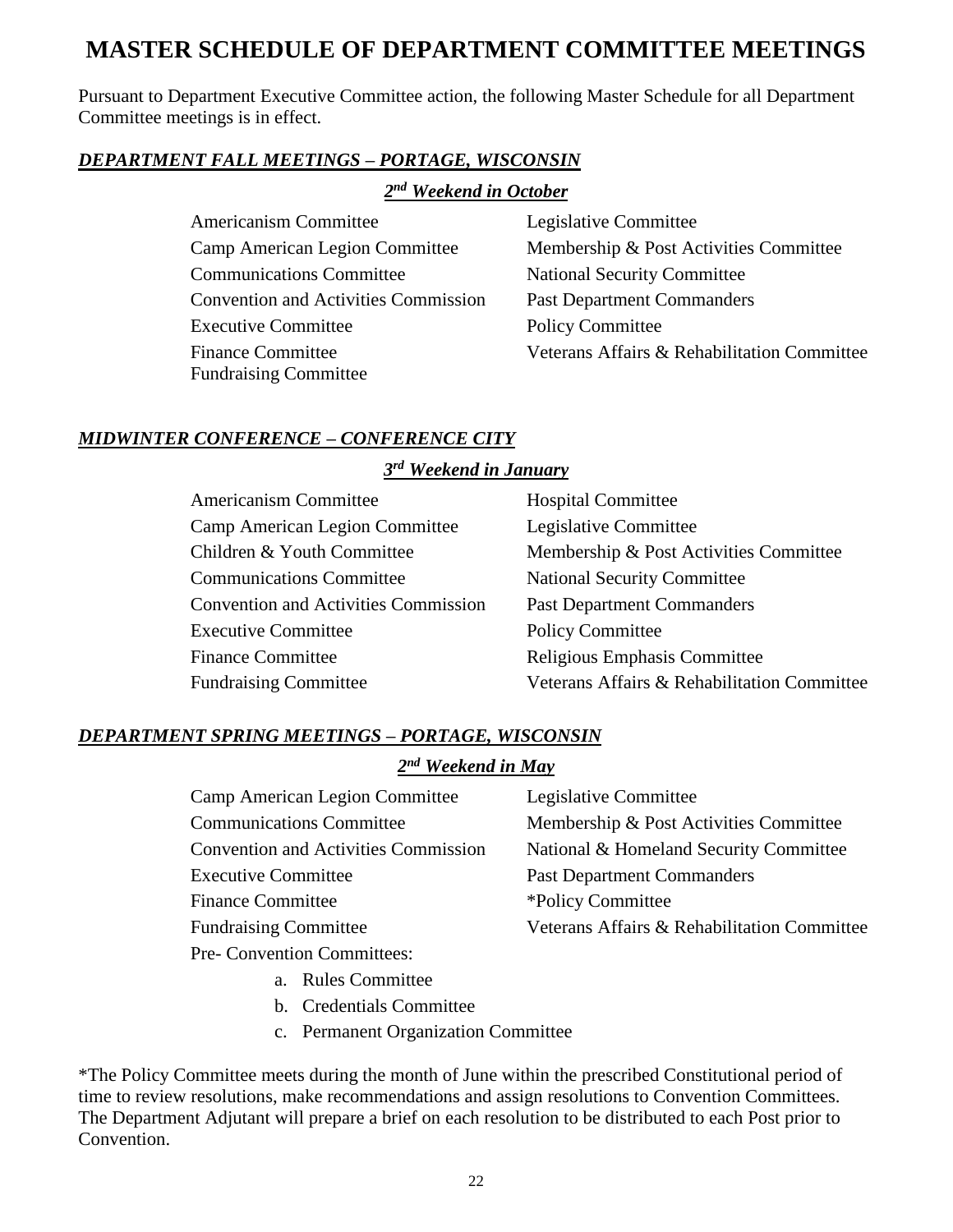# *DEPARTMENT CONVENTION MEETING – CONVENTION CITY*

# *3 rd Weekend in July*

| Americanism Committee              | Legislative Committee                       |
|------------------------------------|---------------------------------------------|
| Children & Youth Committee         | Membership & Post Activities Committee      |
| <b>Communications Committee</b>    | National & Homeland Security Committee      |
| Convention & Activities Commission | <b>Past Department Commanders</b>           |
| <b>Executive Committee</b>         | <b>Policy Committee</b>                     |
| <b>Finance Committee</b>           | Religious Emphasis Committee                |
| <b>Fundraising Committee</b>       | Veterans Affairs & Rehabilitation Committee |
| <b>Hospital Committee</b>          | <i>*</i> Credentials Committee              |

\*Per the Department Constitution Article V, Section 4, "There shall be a Credentials Committee consisting of three delegates to be appointed by the Department Executive Committee to sit the day before, and the first day of the Convention, to pass upon and decide eligibility of delegates and alternates."

# *SPECIAL NOTE:*

In addition to the listed meetings and in accordance with the Executive Committee mandate, the Finance Committee will meet between the four major meeting times at such time as determined by the members of the Finance Committee.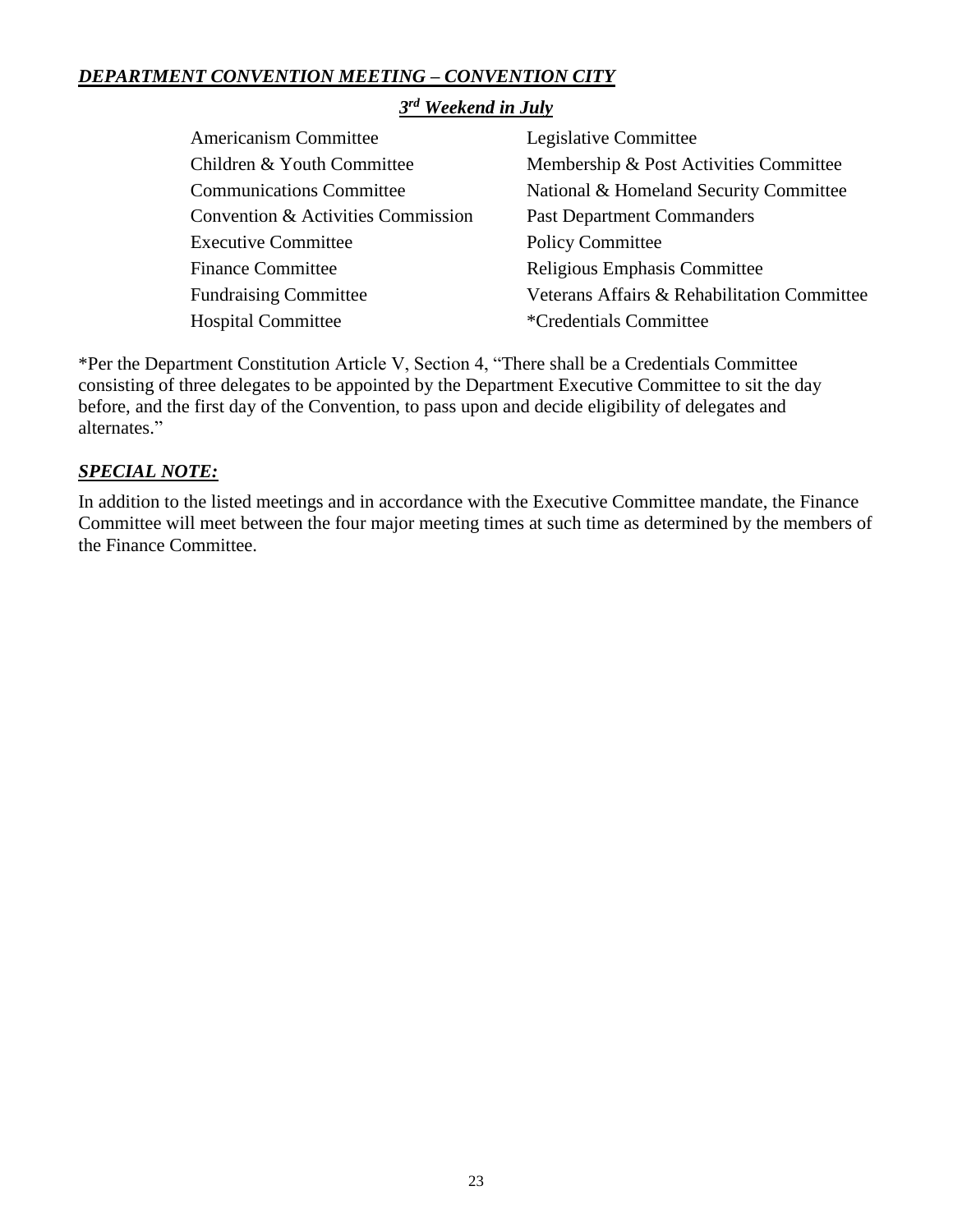# **MASTER PROCEDURES**

# *HOW THE AMERICAN LEGION SERVICE OFFICE OPERATES*

The American Legion has developed a closely knit organization to assist veterans in securing benefits they are entitled to under the law. The Department Service Office is the center of this organization. The Service Office personnel includes a Service Officer and Claims Representatives, all of whom are recognized by the Veterans Administration as accredited representatives and they are assisted by a staff. The services of our offices are available to all veterans and/or their dependents, whether they are members of The American Legion or not.

# *How To File A Claim*

The backbone of the service program is the Post and County Veterans Service Officer (CVSO). It is they who are aware of the needs of the veterans in their own community. It is also extremely important that the Post Service Officer discuss with the Department Service Officer the Department's guidelines regarding their assistance to veterans and their dependents.

In general, the Post Service Officer's (PSO) primary responsibility is to help the Department Service Officer (DSO) protect a claimant's interests. This means doing nothing that could have an adverse effect on his/her claim, including providing information or advice that may not be accurate or proper.

The Post Service Officer should work with and through The American Legion Department Service Officer and the staff of Legion accredited representatives located at the VA Regional Office in the filing of any claim or evidence in support of a claim or appeal. Similarly, the PSO should strongly advise claimants that it is to their advantage to cooperate with and work through the DSO. Only the DSO's and their staff have direct access to a claimant's VA claims folder called a (C-file) and can take official action on the claimant's behalf.

# *What Happens To Your Claim*

When a claim for benefits of any kind is received at the Department Service Office, the staff goes over it to determine if all the necessary information has been included. In most cases it is forwarded to the proper section in the Regional Office. From this point on, it is the responsibility of the Service Officer and his/her staff to see to it that the claim follows an orderly routing through the appropriate sections with no undue delay. All rating action is reviewed by the Service Office as soon as the rating board has made a decision. At this point, as an accredited representative, the Service Office staff may discuss the case with the Adjudication Officer or his staff, and voice an opinion as to the soundness of the decision.

# *What Happens If The Veterans Administration Decision Is Not Satisfactory*

If a reasonable decision cannot be arrived at in the Regional Office, your Department Service Office has at its disposal the professional services of the National Rehabilitation Commission for administrative review, medical opinions, or appeal to the Administrator of Veterans Affairs. The Service Office will guide the veteran through the appeals process to assure accuracy and timeliness.

# *Who Sees You In The Hospital*

In addition to the Claims Service, there has been established with the Department Service Office a Contact Service in all of the Veterans Administration Hospitals within our jurisdiction. The Contact Representative will call on all veterans who, upon admission, make known that they are members of The American Legion. Their first duty is to notify the Post Service Officer that a member of his Post has been admitted. Next, it is their duty to assist this member to secure any of the rights and benefits provided by the laws covering veterans and their basic rights as such.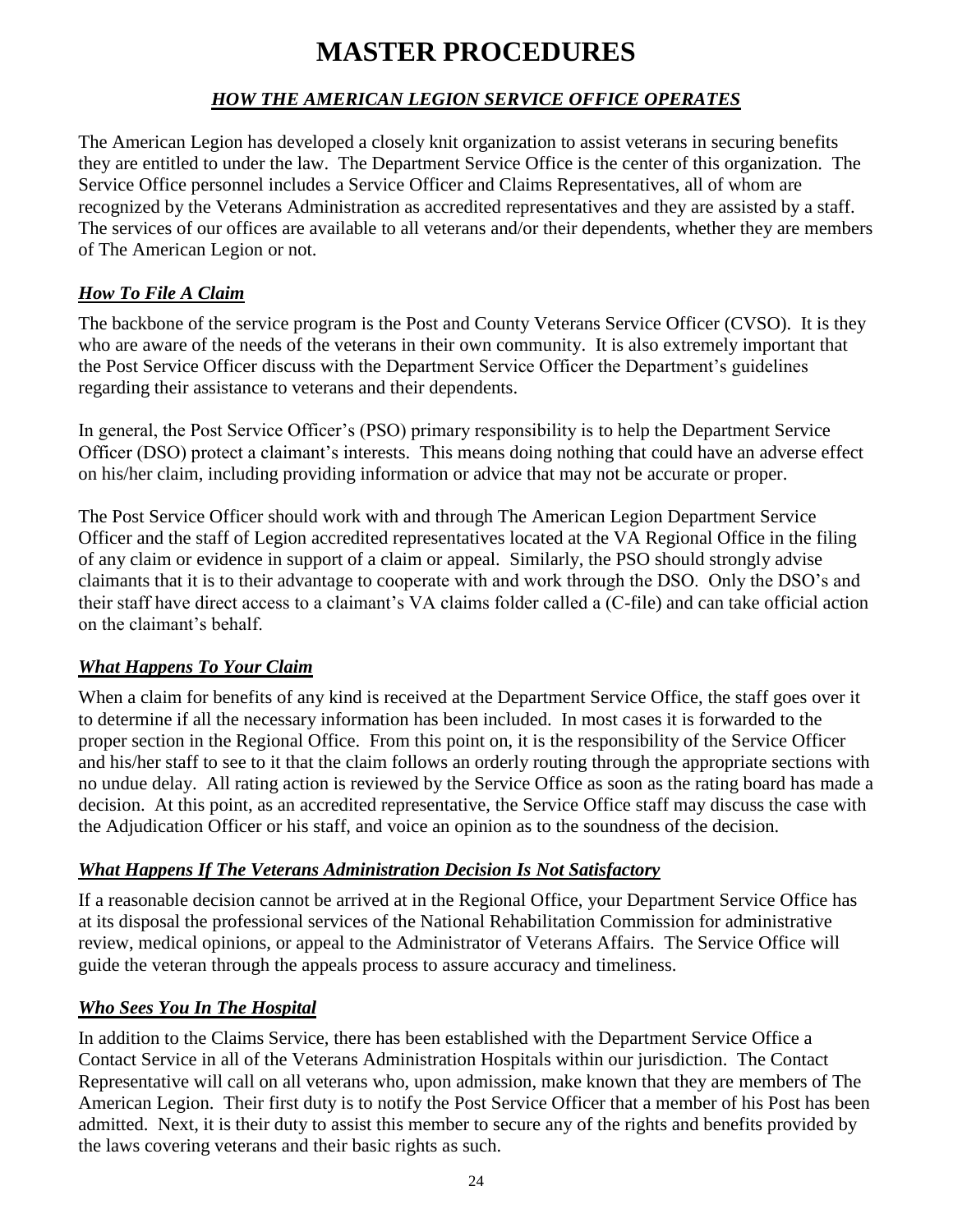# *Who To Write To For Information*

All inquiries regarding veteran's benefits should be sent to:

**American Legion Service Office VA Regional Office 5400 W. National Ave, # 164 Milwaukee, WI 53214-3461**

**Phone: (414) 902-5722 Fax: (414) 902-9401**

The Service Office will do everything they can to assist you. The office is your friend and Power of Attorney (advocate) in all your relations with the Veterans Administration.

# *HOW TO SUBMIT NEWS ITEMS FOR THE BADGER LEGIONNAIRE*

# *Where To Submit News Items*

All articles to appear in the *Badger Legionnaire* are to be submitted by email to **badger@wilegion.org**.

# *When To Send News Items*

The first day of the month preceding month of publication is the deadline date for submitting articles.

# *How To Submit News Items*

- Present a concise, clear-cut report of the happenings.
- Make sure the Post name, number and city is on the copy.
- If it is a District or County story rather than a Post story, be sure to specify.
- Make certain all names are spelled correctly.
- Furnish the following facts:
	- o "What" the news is
	- o "Where" it took place
	- o "When" it happened
	- o "Who" was involved
	- o "Why" it took place
	- o "How" it was handled

# *Where To Send Pictures*

All photos to appear in the *Badger Legionnaire* are to be submitted by email to [badger@wilegion.org](mailto:badger@wilegion.org) in jpeg form.

# *When To Send Pictures*

The first day of the month preceding month of publication is the deadline date for submitting pictures for publication.

**NOTE:** News items and photographs submitted for publication are given every consideration, but in accordance with mandates of the Communications Committee, the deciding factor as to how or when they appear must necessarily rest with the Editor.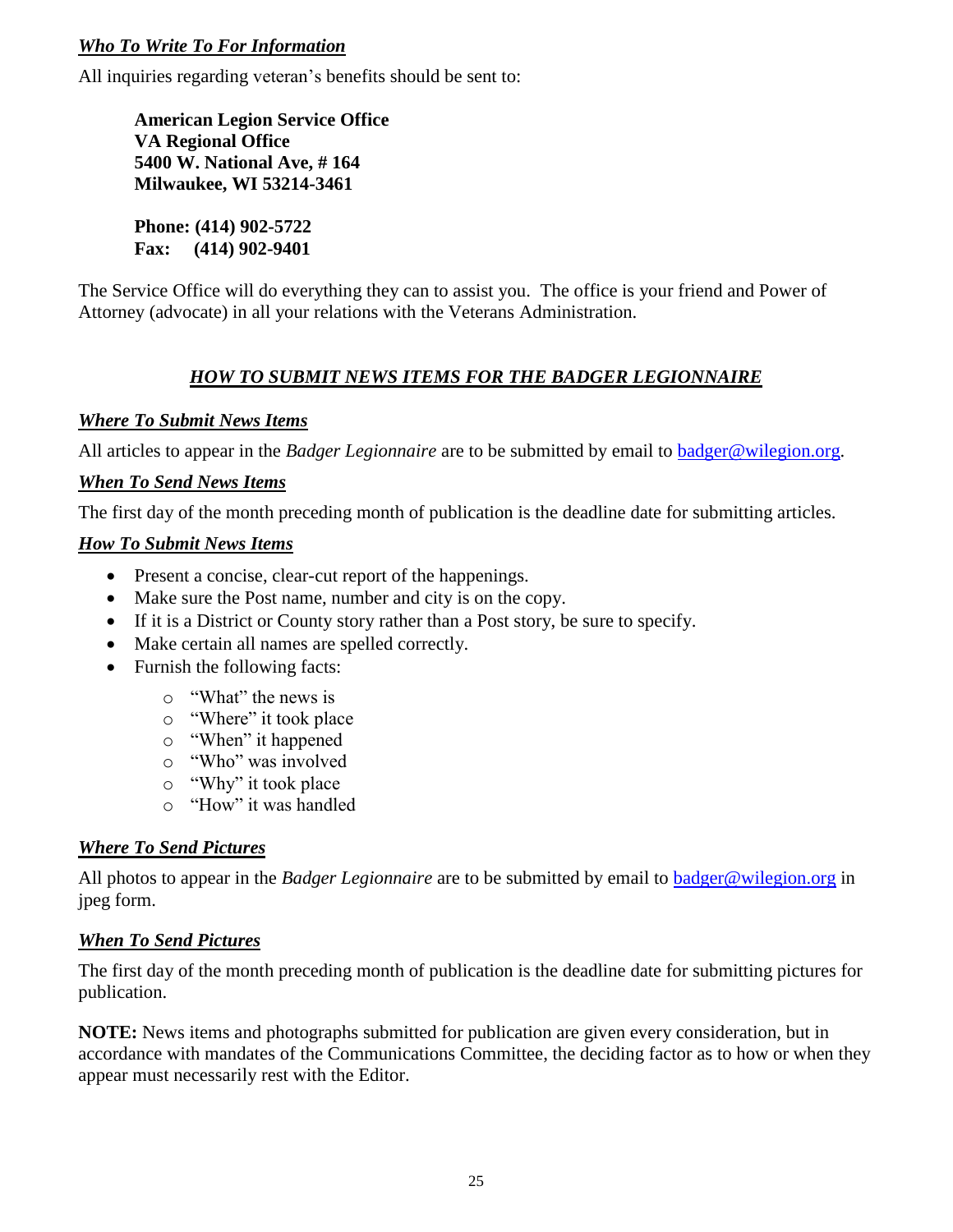

# *HOW TO BECOME A MEMBER OF THE AMERICAN LEGION AUXILIARY*

# *Basis Of Eligibility*

- 1. Eligible through husband, son, father, grandfather or brother who is a member of The American Legion.
- 2. Eligible through the service of a deceased husband, son, father, grandfather or brother.
- 3. Eligible through own service in World War I or II, the Korean War, or the Vietnam War, Grenada, Lebanon, Panama or Persian Gulf (see below).

# *Eligibility Dates*

| World War I       | - April 6, 1917 to November 11, 1918    |
|-------------------|-----------------------------------------|
| World War II      | - December 7, 1941 to December 31, 1946 |
| Korean War        | - June 25, 1950 to January 31, 1955     |
| Vietnam War       | - February 28, 1961 to May 7, 1975      |
| Grenada & Lebanon | - August 24, 1982 to July 31, 1984      |
| Panama            | - December 20, 1989 to January 31, 1990 |
| Persian Gulf      | - August 2, 1990 to  open               |

# *Application For Membership*

Application for membership can be made to any Unit, not necessarily the Unit the relative belongs to. Applicant will be given an application form to be completed showing basis of eligibility, properly certified, together with other essential information.

# *Class Of Membership*

The only form of membership authorized is active membership. There are two classes:

- 1. SENIOR MEMBERSHIP is the functioning (or active) group composed of members over the age of 18 years; provided, however, that a wife under the age of 18 years who is eligible through her husband shall be classed as a senior member.
- 2. JUNIOR MEMBERSHIP shall consist of that group under the age of 18 years whose activities shall be supervised by the Senior membership.

# *Dues*

Dues are paid annually and are determined by each Unit. Each Unit is required to send to Department Headquarters, Department and National per capita dues for Senior membership and Junior membership.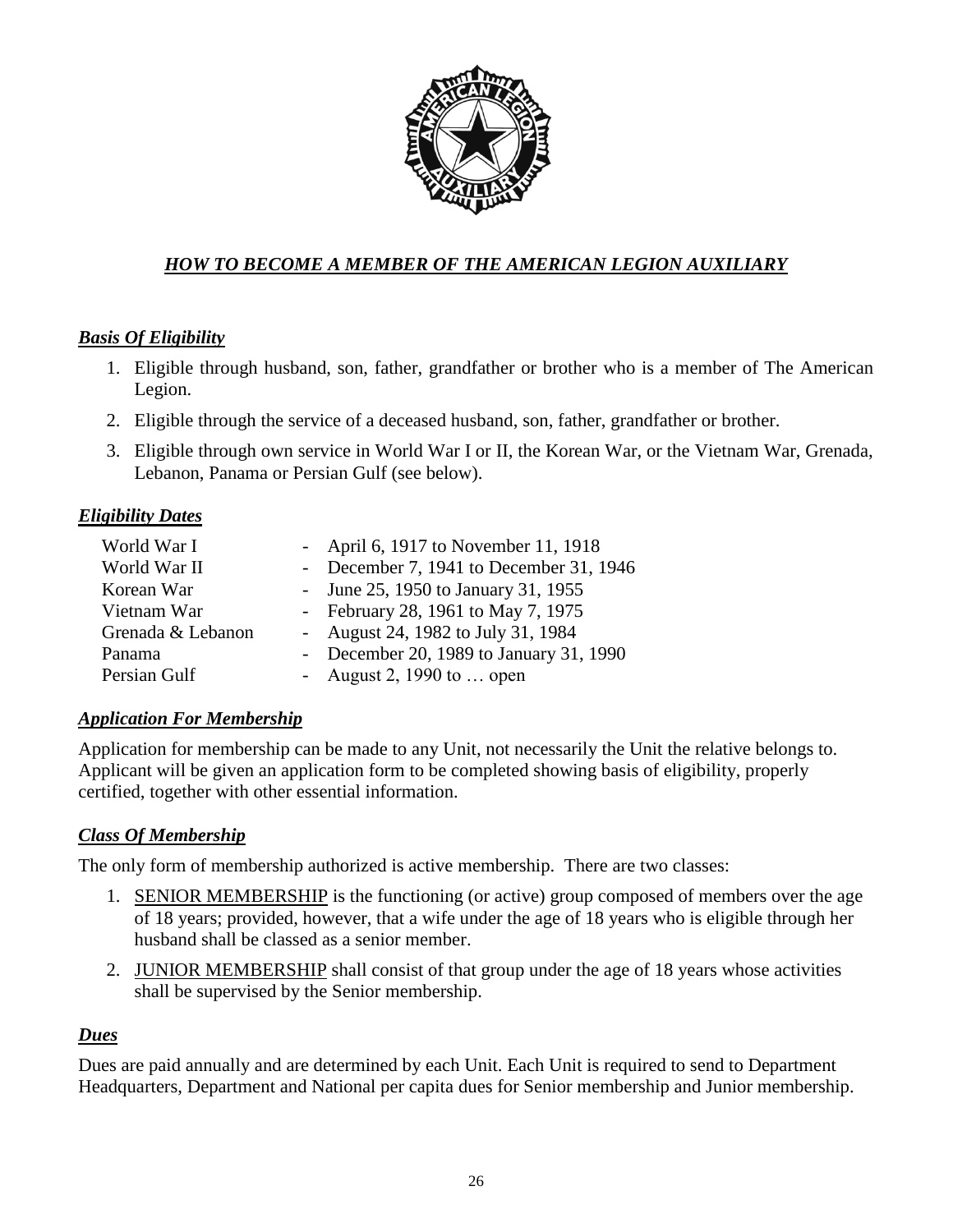# **MAJOR EVENT INFORMATION**

# *DISTRICT CONFERENCE DATES*

Dates will be submitted to the Department Adjutant for publication to Candidates for higher office, all Department Officers and Past Department Commanders. The schedule will also be posted on the Department website.

# *DEPARTMENT EVENT SELECTION SCHEDULE*

Listed below is the schedule of dates indicating at which meeting of the Department Convention and Activities Commission final consideration will be given to the event designated.

| <b>Department Event</b>      | "Desired" Decision Date      | "Final" Decision Date    |
|------------------------------|------------------------------|--------------------------|
| <b>Department Convention</b> | DEC at Department Convention | <b>Fall Meeting</b>      |
| Midwinter Conference         | Midwinter Conference         | <b>Spring Meeting</b>    |
| <b>Golf Tournament</b>       | <b>Fall Meeting</b>          | <b>Midwinter Meeting</b> |

The above dates are flexible since many times events are scheduled by the Convention and Activities Commission several years in advance. The above schedule is the latest possible time that scheduling can be made for these events.

# *DEPARTMENT GOLF TOURNAMENT REQUIREMENTS*

Standing Committee Applications

If your District, County or Post is interested in the Annual Department Golf Tournament, you may contact the Department Adjutant for the most current information and contacts.

# *DISTRICT APPOINTMENTS TO THE DEPARTMENT AND NATIONAL CONVENTION*

It is advised, due to Convention planning at Headquarters that you administer the following appointments and fill out the proper forms at your District Spring Conference.

| <b>Department Convention</b>                | <b>National Convention</b>        |
|---------------------------------------------|-----------------------------------|
| <b>Ballot Clerks</b>                        | <b>Assistant Sergeant At Arms</b> |
| <b>Assistant Sergeant At Arms</b>           | Delegate Assignment Form          |
| <b>Convention Committee Appointments</b>    | <b>National Room Reservations</b> |
| <b>Standing Committee Appointment Forms</b> |                                   |
|                                             |                                   |

**\*The forms mentioned above will be mailed from Department Headquarters to the District Commanders and Adjutants the 1st week in April\***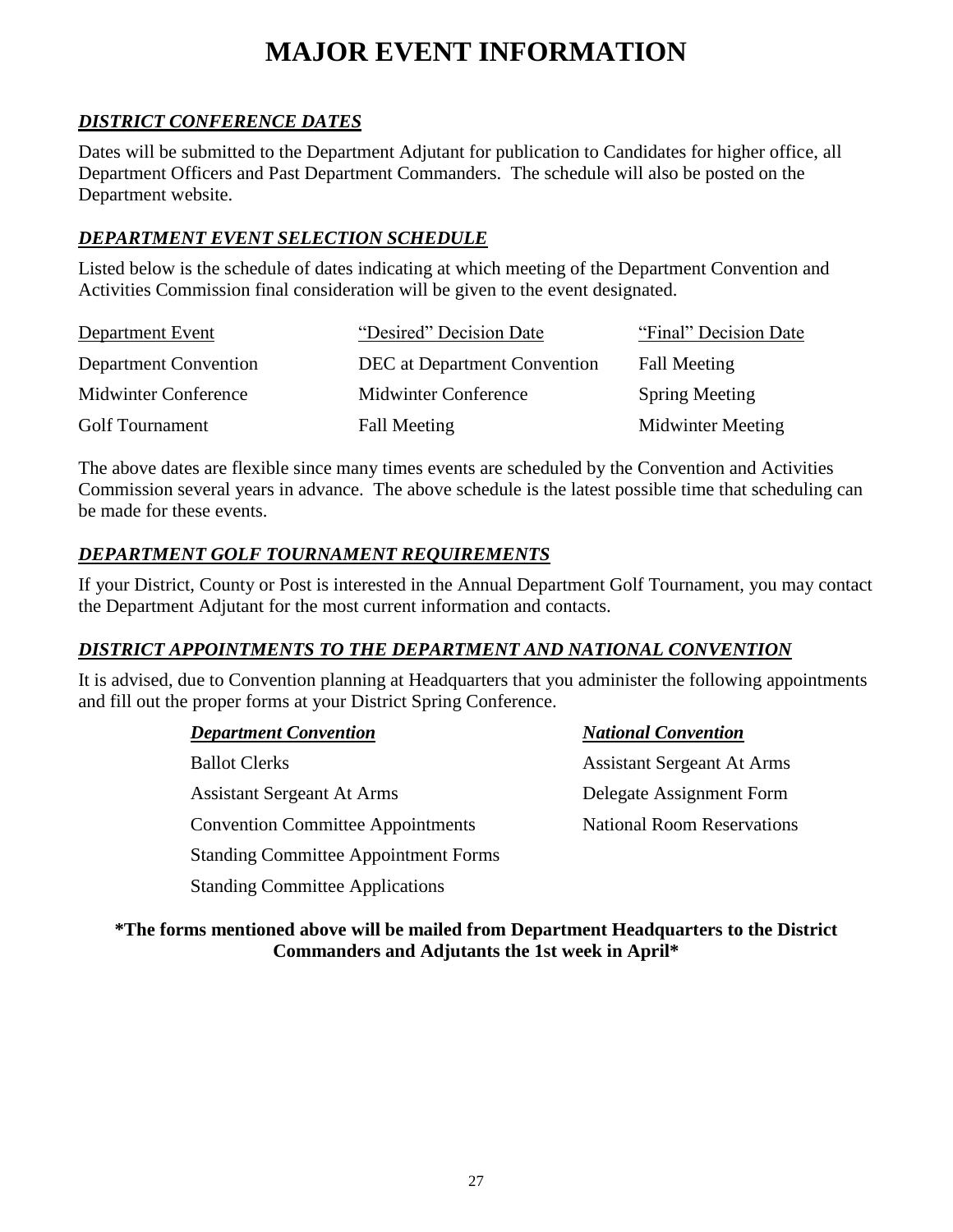# *GENERAL PROTOCOL GUIDELINES*

Please keep in mind the following protocol recommendations when the Department Commander and/or other Officers are visiting your District, County or Post.

- 1. The Commander is given the privilege of selecting the time of their appearance.
- 2. No other Department Officers shall appear on the program before the Commander with the exception that at a District Conference, the Department Adjutant and/or the Department Service Officer may give a short report before the Commander.

**The Department Commander, as titular head of the organization, outlines the programs which should be followed by the District, County or Post and by the various committee chairmen. Consequently the Commander is the keynote speaker and as such, sets the tone for the programs.**

- 3. The Commander should be met by a person charged with the responsibility of looking after the needs and comfort of the Commander. This person should be conversant with the details of the function and not leave the Commander by themselves.
- 4. Meals and hotel accommodations for the Commander and their spouse, if it is necessary to stay overnight, will be paid for by the Post.
- 5. Those courtesies which are usually extended to a visitor in your home, must be accorded the Commander, and the host organization must make every effort to see that such amenities are extended.
- 6. A "Request for a Visit by the Department Commander or Department Officer" form must by filled out and submitted to Department Headquarters as a proper invitation.
- 7. For more protocol recommendations, please see page 19 of the 2011 Officer's Guide and Manual of Ceremonies.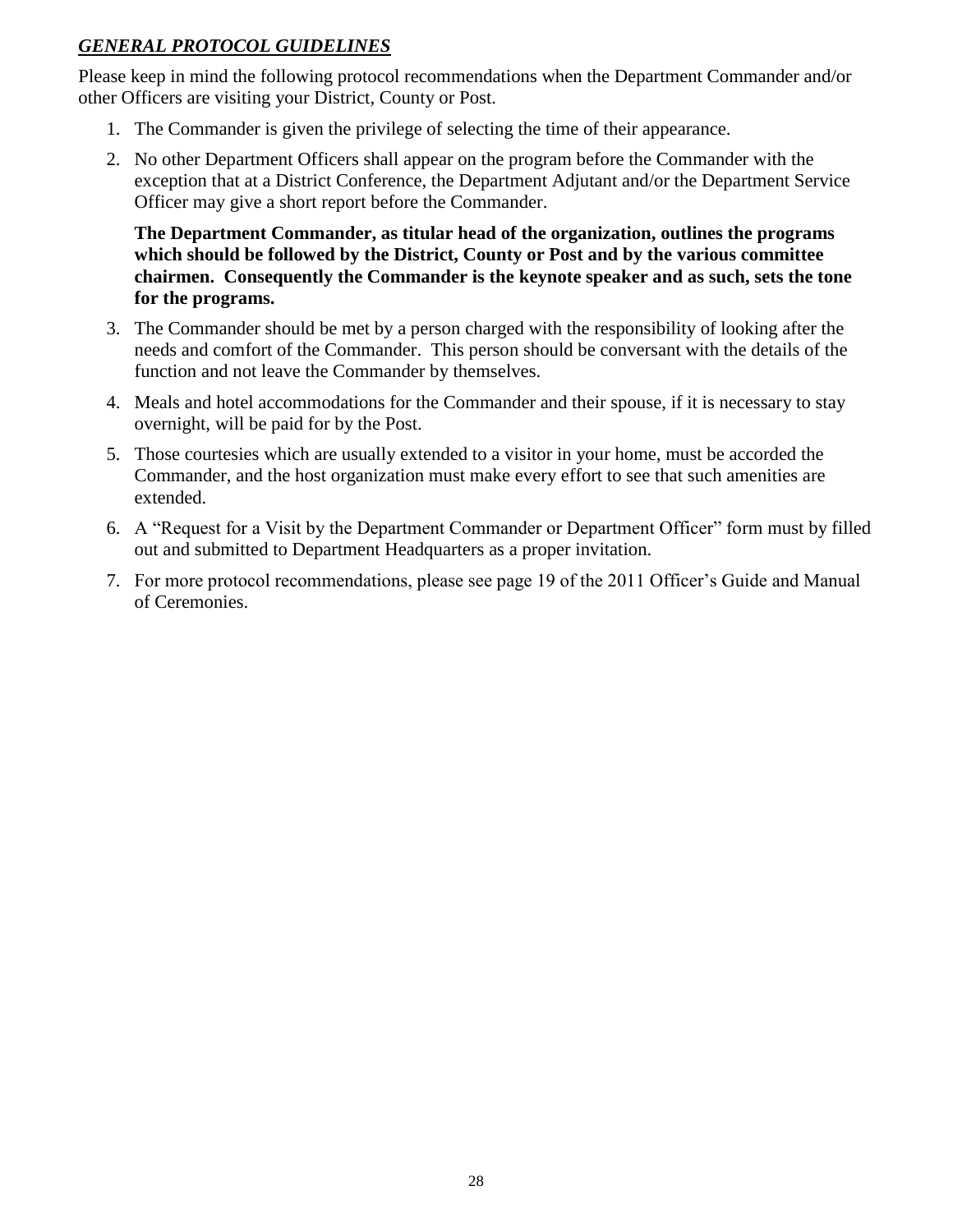# **POST INFORMATION**

# *ORGANIZATION OF A NEW AMERICAN LEGION POST*

- 1. A Temporary Charter is issued to a Post when fifteen (15) veterans sign the application.
- 2. Applicants should not be members of any other Post at the time.
- 3. The original application form is in triplicate. The original copy should bear the signatures of the applicants, but the names must be typed on the other two copies.
- 4. Department Headquarters assigns a number to the Post. The new Post should adopt a name before mailing the blanks in triplicate to our offices. No Post should be named after any living person. These applications are then forwarded to the National Headquarters where a Temporary Charter is prepared.
- 5. A Post should designate a representative to sign the form at the bottom. This representative then becomes the individual with whom correspondence is carried on until the Post Officers are elected.
- 6. Department and National per capita dues total \$25.00 and should be submitted with the applications.

# *PROCEDURE ON STATEMENT OF INTENTION TO INCORPORATE*

Under the Wisconsin Statutes, Section 188.08, a duly chartered Post of The American Legion may incorporate under the laws of Wisconsin.

The procedure for incorporation is as follows:

- 1. 3 sets (3 copies each) of incorporation papers are sent to the Post desiring to incorporate.
- 2. The Post, at a regular business meeting, will pass the resolution which is a part of the set of three papers.
- 3. After the Resolution of Incorporation is passed, all three sets (three copies each) must be filled out and all three sets sent to Department Headquarters.

Department Headquarters will process the request to incorporate and then forward the papers to the Secretary of State.

After the papers are returned from the Secretary of State, Headquarters will process the papers. The following will then be forwarded to the Post:

- 1. Certificate of Incorporation.
- 2. One set of original papers for Post file.
- 3. Procedure outline and papers for Supplemental Charter.

# *APPLICATION FOR SUPPLEMENTAL CHARTER*

After a Post has been duly incorporated under the laws of the State of Wisconsin, the Post should complete the procedure and obtain a Supplemental Post Charter. The procedure is as follows:

- 1. Three (3) copies of the Application for Supplemental Charter are sent to the Post.
- 2. The Post fills out the three copies, forwarding two (2) copies to Department Headquarters and retaining one (1) copy for the Post files.
- 3. Department Headquarters processes the application and forwards to the National Headquarters.
- 4. After the application has been duly recorded by the National Headquarters, a Supplemental Charter will be sent to the Department Headquarters.
- 5. Department Headquarters will process the Supplement Charter and forward to the Post.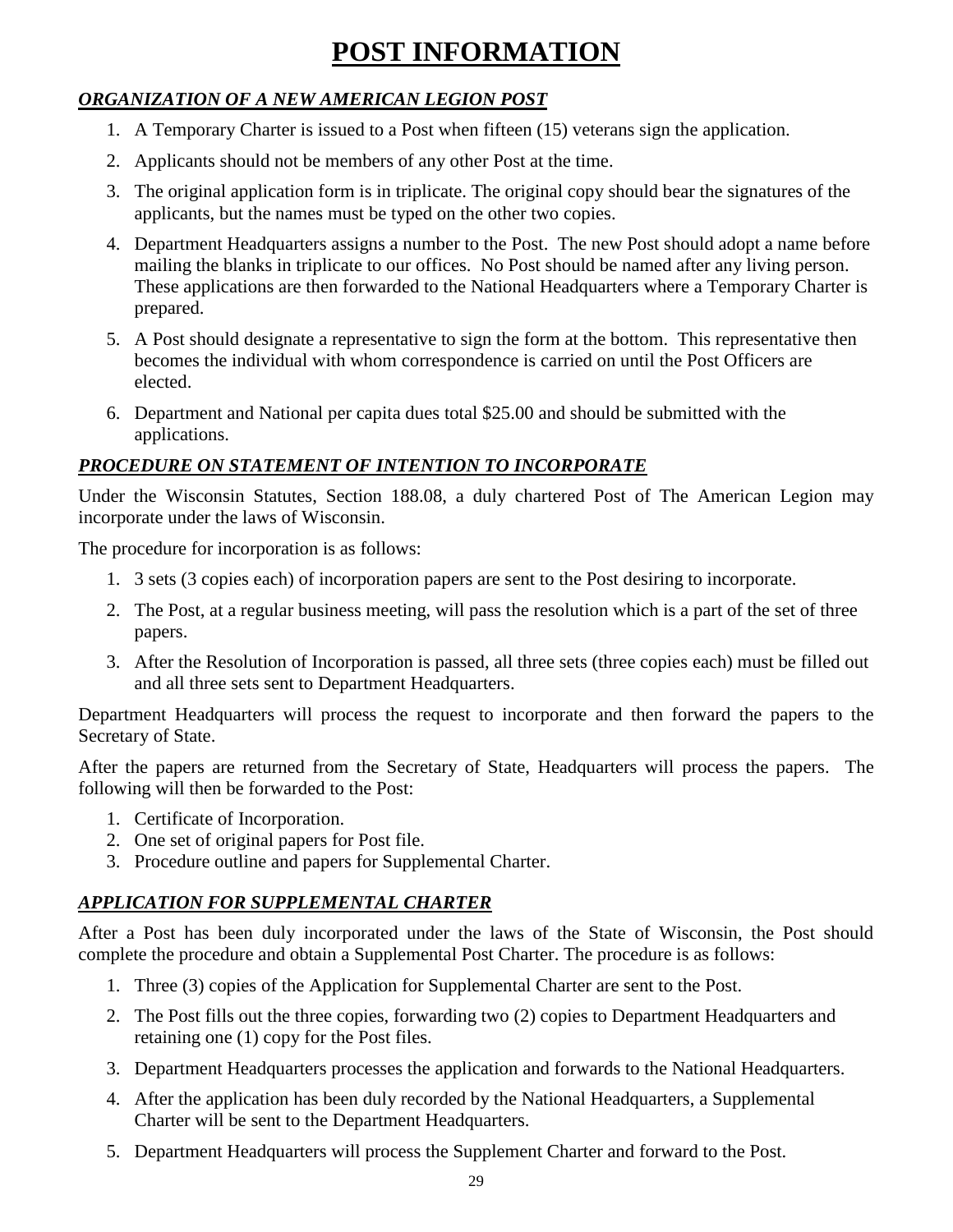# *PROCEDURE ON APPLICATION FOR PERMANENT CHARTER*

Send the Post requesting a Permanent Charter three (3) copies of National form, "Post Application for Permanent Charter."

Post returns two (2) completed copies to Department Headquarters, keeping one (1) copy for Post files.

Department will then endorse the copies, forwarding one copy to National Headquarters. Upon approval, National Headquarters will prepare a Permanent Charter and forward Charter to Department Headquarters, which will be signed by the Department Commander and Adjutant. The completed Charter will then be sent to the Post.

Posts, upon receipt of the Charter, should have all the Charter members sign the Charter Roll which will accompany the Charter, and then should:

- 1. Frame and display the Permanent Charter.
- 2. Frame and display the Charter Roll which carries the signatures of the Charter sights.

# *BONDING OF POST OFFICERS*

Article VI, Section 1, of the National Bylaws provides as follows:

"All National, Department and Post officials handling American Legion monies shall be properly bonded with a good solvent bonding and surety company, as surety . . . In case of delinquencies in the payment of amounts due Department and National Headquarters, action shall be taken at once by the proper officials to bring about a speedy and complete settlement . . ."

It is the position of the Post (such as Adjutant, Finance Officer, etc.) that is bonded rather than the individual person holding the office. *ANY POST WHOSE OFFICERS ARE NOT NOW BONDED SHOULD HAVE THEM COVERED.* A new position of office can be added to the bond at any time.

# *CHANGE OF POST NAME*

The procedure for a Post to change the name of the Post is as follows:

- 1. At a regular Post meeting, pass the attached resolution.
- 2. After the resolution of name change is duly passed, fill out the three (3) copies of the resolution.
- 3. Forward two (2) copies to Department Headquarters and retain one (1) copy for the Post files.

Department Headquarters then forwards the resolution to National Headquarters.

After the change is recorded, a new Post Charter is sent to Department Headquarters.

After processing at Department Headquarters, the new Post Charter is sent to the Post and the change of name is official.

*Note:* A sample copy of the resolution to be submitted is attached. The resolution, in triplicate, is sent to the Post desiring to change its' name upon request.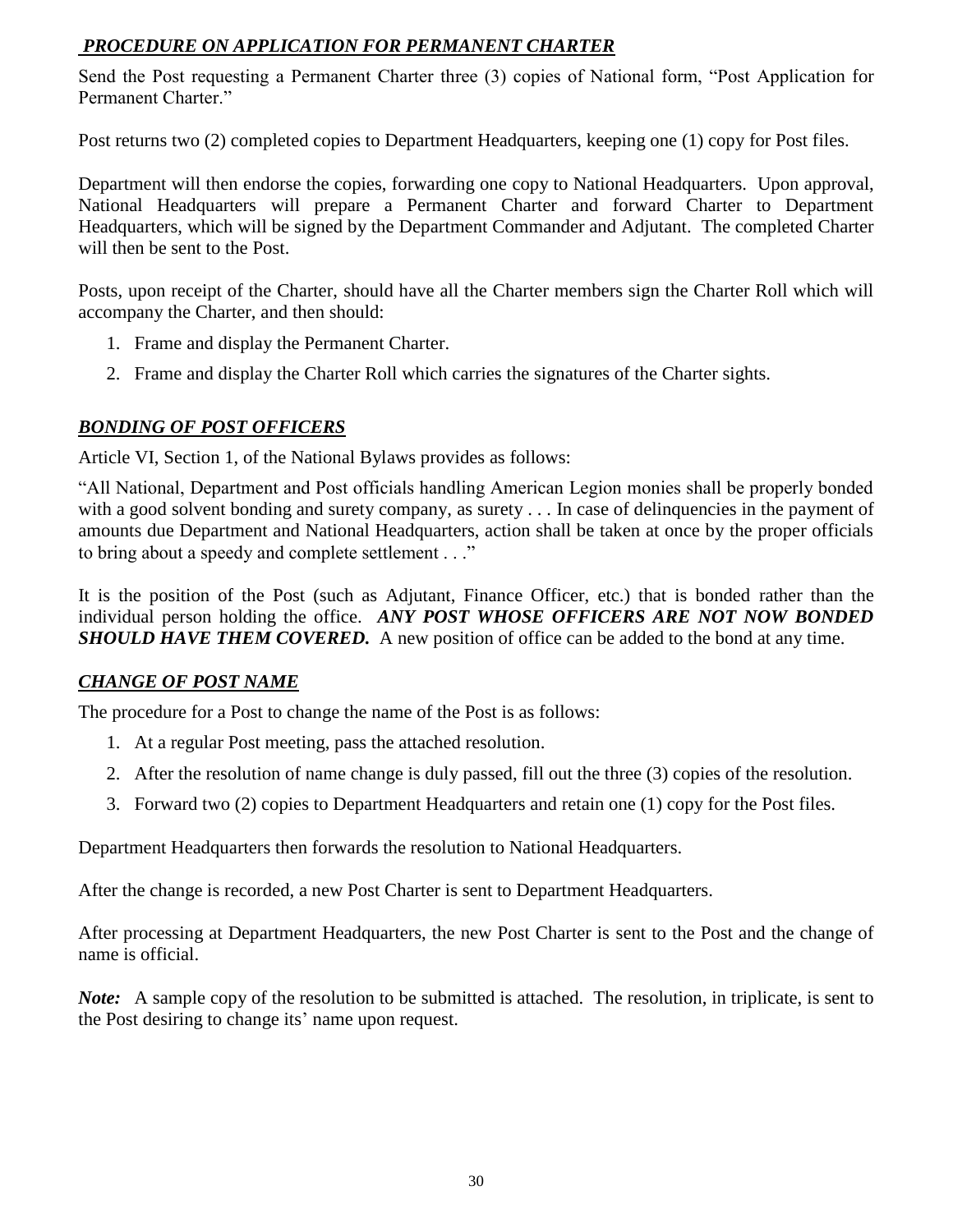# **(S A M P L E C O P Y O F R E S O L U T I O N)**

|                                                                                                                                                                     | POST NO.       |  |
|---------------------------------------------------------------------------------------------------------------------------------------------------------------------|----------------|--|
|                                                                                                                                                                     |                |  |
| The American Legion, Department of Wisconsin, located at ____________________, Wisconsin,<br>desires to                                                             |                |  |
| Department of Wisconsin.                                                                                                                                            |                |  |
|                                                                                                                                                                     |                |  |
|                                                                                                                                                                     |                |  |
| $\frac{1}{1}$ , Wisconsin, on the $\frac{1}{1}$ day of $\frac{1}{1}$ ,<br>20 _____, and we further certify that the change includes the name of a deceased veteran. |                |  |
|                                                                                                                                                                     | POST COMMANDER |  |
|                                                                                                                                                                     | POST ADJUTANT  |  |
| Total Membership<br><b>Number Voting</b><br>Number in Favor<br>Number Opposed                                                                                       |                |  |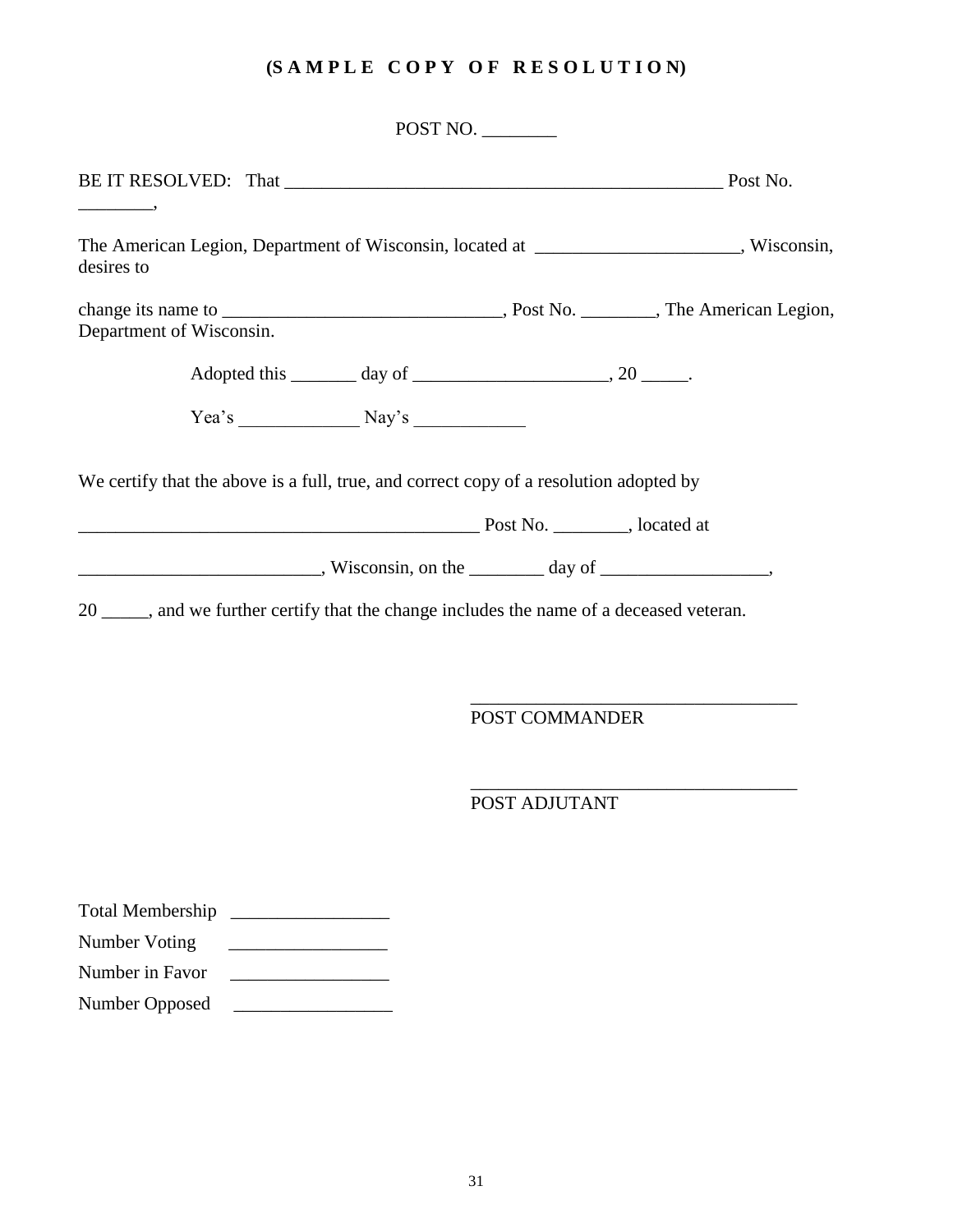# *CONSOLIDATION OF POSTS*

Consolidation or merger takes place by mutual agreement between two or more Posts. When two Posts wish to consolidate, the following is the procedure for the merger:

# Resolution "A"

The Post willing to have its Charter cancelled will adopt and pass Resolution "A" at a Post meeting.

# Resolution "B"

The Post willing to complete the merger and agree to the transfer of the membership from the cancelled Post to its' Post will adopt and pass Resolution "B".

Both Posts will complete three (3) copies of their respective resolutions, forwarding two (2) copies to Department Headquarters, retaining one (1) copy for their Post files.

If, in the event there will be any change of name involved in the merger, the Post adopting Resolution "B" will also adopt and pass the Change-of-Name resolution at the meeting.

Upon receiving the Resolutions "A" and "B" and Change-of-Name (if such resolution is passed), Department Headquarters will process the resolutions as follows:

- 1. The Department Executive Committee will have to act on the resolutions.
- 2. When the Department Executive Committee approves the resolutions, their motion, together with copies of the resolutions, will be forwarded to the National Headquarters.

National Headquarters will record the cancellation and merger and, if necessary, issue a new Charter.

Upon receipt of notification of the change being recorded at the National Headquarters, the Department will process the notice and forward the new Charter, if necessary, to the Post which adopted Resolution "B". Notice of this action will also be sent to the Post adopting Resolution "A".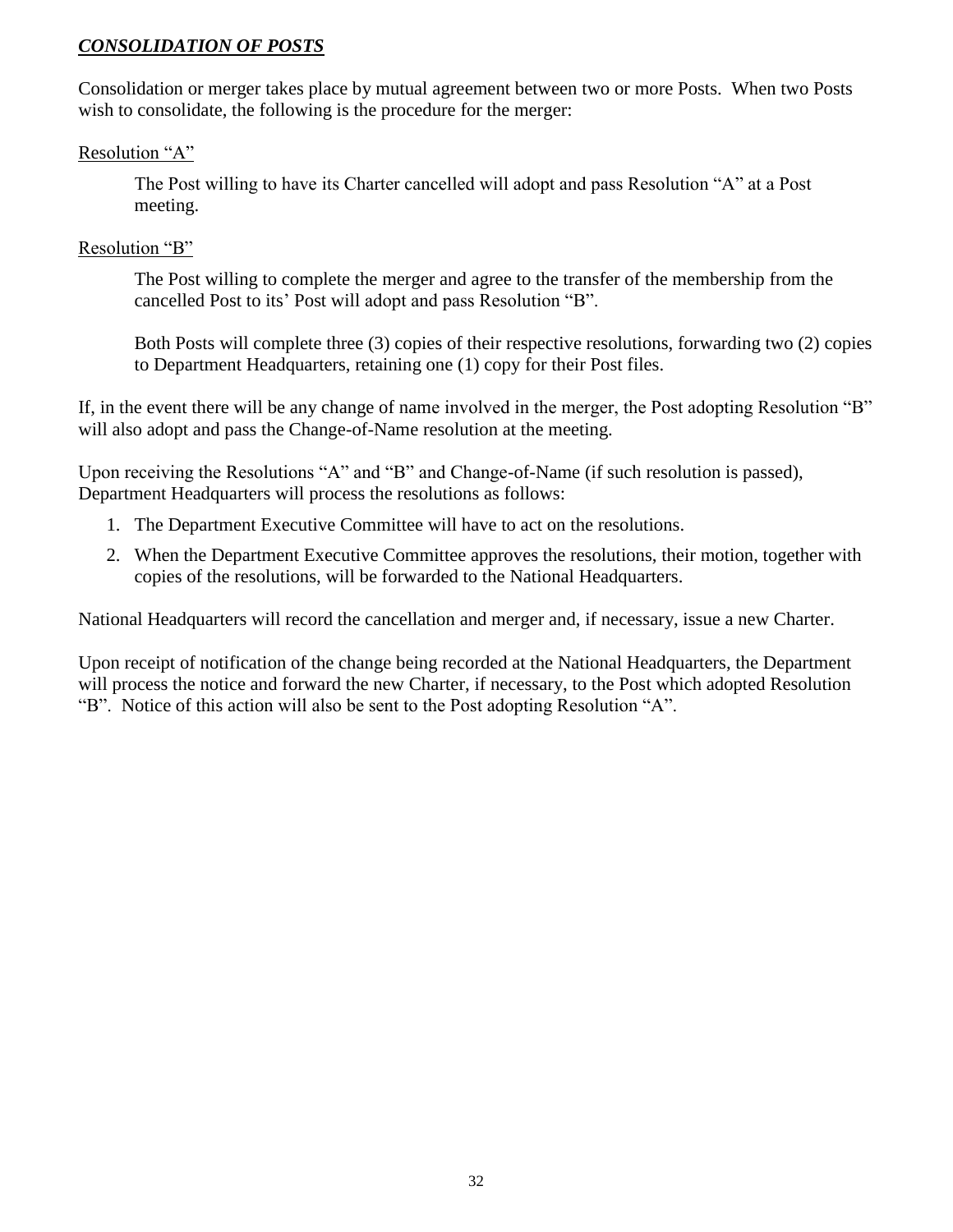## **(SAMPLE RESOLUTION FOR CONSOLIDATION OF POSTS)**

# **RESOLUTION "A"**

WHEREAS: The members of the \_\_\_\_\_\_\_\_\_\_\_\_\_\_\_\_\_\_\_\_\_\_\_ American Legion Post No. \_\_\_\_\_\_\_ feel that the purpose of The American Legion could be best served by a larger Post, and,

WHEREAS: The \_\_\_\_\_\_\_\_\_\_\_\_\_\_\_\_\_\_\_\_\_ Post, No. \_\_\_\_\_\_\_, has had difficulty in maintaining attendance at meetings because many of its members have moved away or did not renew their membership, and now therefore be it

RESOLVED: That \_\_\_\_\_\_\_\_\_\_\_\_\_\_\_\_\_\_\_\_\_\_\_\_ Post No. \_\_\_\_\_ requests the Department Executive Committee of The American Legion, Department of Wisconsin to accept the voluntary surrender of its Charter and approve transfer of its membership to the \_\_\_\_\_\_\_\_\_\_\_\_\_\_\_\_\_\_ Post, No. \_\_\_\_\_\_.

Resolution Adopted: \_\_\_\_\_\_\_\_\_\_\_\_\_\_\_\_\_\_\_\_\_\_\_\_

(Date)

Certified: \_\_\_\_\_\_\_\_\_\_\_\_\_\_\_\_\_\_\_\_\_\_\_\_\_\_\_\_ \_\_\_\_\_\_\_\_\_\_\_\_\_\_\_\_\_\_\_\_\_\_\_\_\_\_\_\_\_

Post Commander Post Adjutant

## **RESOLUTION "B"**

WHEREAS: The members of \_\_\_\_\_\_\_\_\_\_\_\_\_\_\_\_\_\_\_\_\_\_\_\_\_\_ American Legion Post No. \_\_\_\_\_\_\_ have expressed their desire to surrender their Post Charter, and petition the Department Executive Committee of The American Legion, Department of Wisconsin to give approval to a transfer of members to the **EXECUTE:** Post, No. \_\_\_\_\_\_, and WHEREAS: Post, No. , feels that this merger and consolidation would be to the best interests of all concerned, and now therefore be it RESOLVED: That \_\_\_\_\_\_\_\_\_\_\_\_\_\_\_\_\_\_\_\_\_\_\_\_ Post No. \_\_\_\_\_\_ requests the Department Executive Committee to effect the consolidation and transfer of the members of the \_\_\_\_\_\_\_\_\_\_\_\_\_\_\_\_\_\_\_\_\_\_\_ Post No. \_\_\_\_\_\_\_, to the \_\_\_\_\_\_\_\_\_\_\_\_\_\_\_\_\_\_\_\_\_\_\_ Post, No. \_\_\_\_\_\_\_.

Resolution Adopted: \_\_\_\_\_\_\_\_\_\_\_\_\_\_\_\_\_\_\_\_\_\_\_\_

(Date)

Certified: \_\_\_\_\_\_\_\_\_\_\_\_\_\_\_\_\_\_\_\_\_\_\_\_\_\_\_\_ \_\_\_\_\_\_\_\_\_\_\_\_\_\_\_\_\_\_\_\_\_\_\_\_\_\_\_\_\_

Post Commander Post Adjutant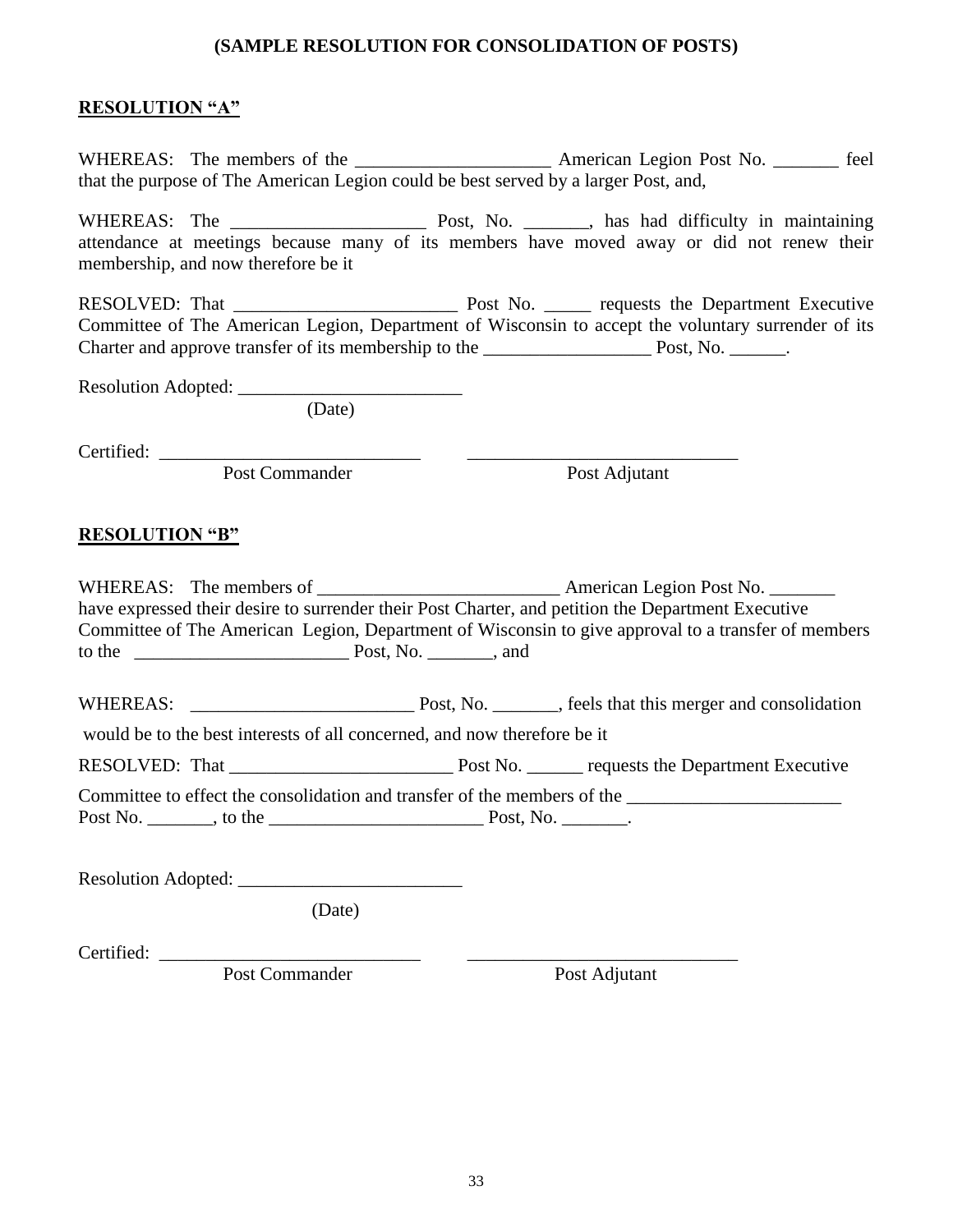# *FEDERAL TAX EXEMPTION*

Section 6033 (a) of the Internal Revenue Code of 1954 requires The American Legion and all its component parts to file annual information reports with the Bureau of Internal Revenue on Form 990 Treasury Department, Internal Revenue Service. A copy of this form can be secured by writing to:

# DISTRICT DIRECTOR INTERNAL REVENUE (IN YOUR AREA)

The American Legion and its component Department and Posts are exempt from the payment of Federal Income Taxes under Section 501 (c) (19) of the Internal Revenue Code of 1954, as amended. All Posts in existence as of December 1945 were, in 1946, exempted by a 1946 Internal Revenue Department ruling. Posts chartered after December 1945 must contact Department Headquarters for the date of their exemption.

Accordingly, the questions on Form 990, as to exemption, should be answered as follows:

QUESTION: Have you been advised by the Bureau as to your exemption?

ANSWER: YES.

QUESTION: If so, state date of letter under which you are exempt.

ANSWER: All American Legion Posts in existence as of December 1945 were granted tax exemption by 1946 Internal Revenue Department ruling.

*Note:* Posts chartered after Dec. 1945 must contact Department Headquarters for date of ruling.

QUESTION: State nature of your activities.

ANSWER: Civic league not organized for profit but operated exclusively for the promotion of social welfare.

All Posts, Units, and component parts should file form with:

# DISTRICT DIRECTOR INTERNAL REVENUE (IN YOUR AREA)

The form must be filed with the District Director at the close of the annual accounting period.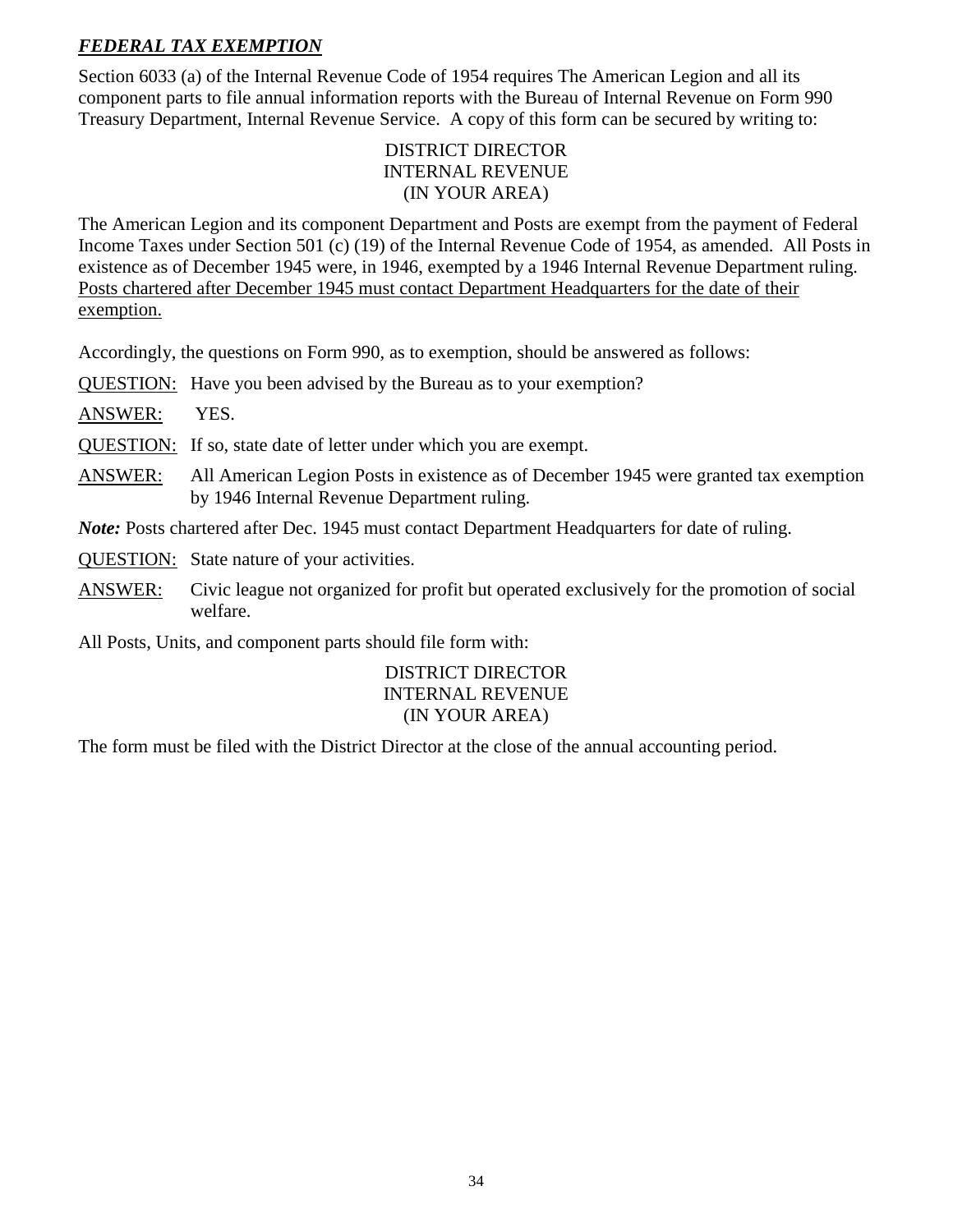# *STATEMENT SHOWING A FEW OF THE PROVISIONS OF THE INTERNAL REVENUE CODE OF 1954 (Public Law 591, Approved August 16, 1954) OF INTEREST TO AMERICAN LEGION POSTS, DEPARTMENT, ETC.*

# *Exemption From Federal Income Taxes*

Section 501 (c), (19) continue the exemption previously granted The American Legion, its Posts, Department, etc., from the payment of Federal Income Taxes.

It should be noted the Bureau of Internal Revenue has held the position when Posts go into a commercial business, they lose their exemption from Federal Income Taxes.

# *Admissions Tax On Junior Baseball Games*

Section 4233, (8) provides that no Admissions Tax shall be imposed on amateur and semi-professional games if all the players who participate have an amateur or semi-professional standing, and if (A) such game is not primarily conducted for profit, (B) neither team participating in such game is regularly engaged in playing baseball for its own profit, and (C) no part of the net earnings thereof inures to the benefit of any private stockholder or individual.

# *Bequests To The American Legion*

Bequests, legacies, devises or transfers, made to The American Legion are exempt from Federal Estate Taxes.

Section 2055, (a) (4) exempts any bequests, legacies, devises or transfers to or for the use of any veterans' organization incorporated by an Act of Congress, or its Departments or Posts, no part of the net earnings of which inures to the benefit of any private shareholder or individual.

# *Charitable Contributions And Gifts*

Under the provisions of Section 170, (c) (3), deductions may be claimed for charitable contributions (not dues) made to a Post or organization of war veterans, or an auxiliary unit or society of, or trust or foundation for, any such Post or organization (a) organized in the United States or any of its possessions, and (b) no part of the net earnings of which inures to the benefit of any private shareholder or individual. (The amounts claimed for such deductions, however, are subject to the other limitations depending on the taxpayer's income.)

# *As of July 1, 2018 Veterans Service Organizations are Tax Exempt.*

**Q:** What is the effective date for the new Sales Tax Exemption for Veteran Service Organizations? **A:** The new law is effective beginning on July 1, 2018

**Q:** How does this exemption affect our local Post? **A:** Anything you purchase for the Post is now tax exempt.

**Q:** Are there any exceptions? **A:** Food, alcohol and items purchased to prepare them are not exempt if they are for resale.

**Q:** We are constructing a new building, is that tax exempt? **A:** As long as you do not enter into a contract prior to July 1, 2018.

**Q:** Are building materials tax exempt? **A:** Yes, after July 1st.

**Q:** What must be done to get the tax exemption? **A:** You and the seller must fill out Department of Revenue for S-211. This form is available from the DOR website:<https://www.revenue.wi.gov/DORForms/s-211f.pdf> or [CLICK HERE](http://wilegion.org/view/document/wi_american_legion_fill_in_s-211f.pdf)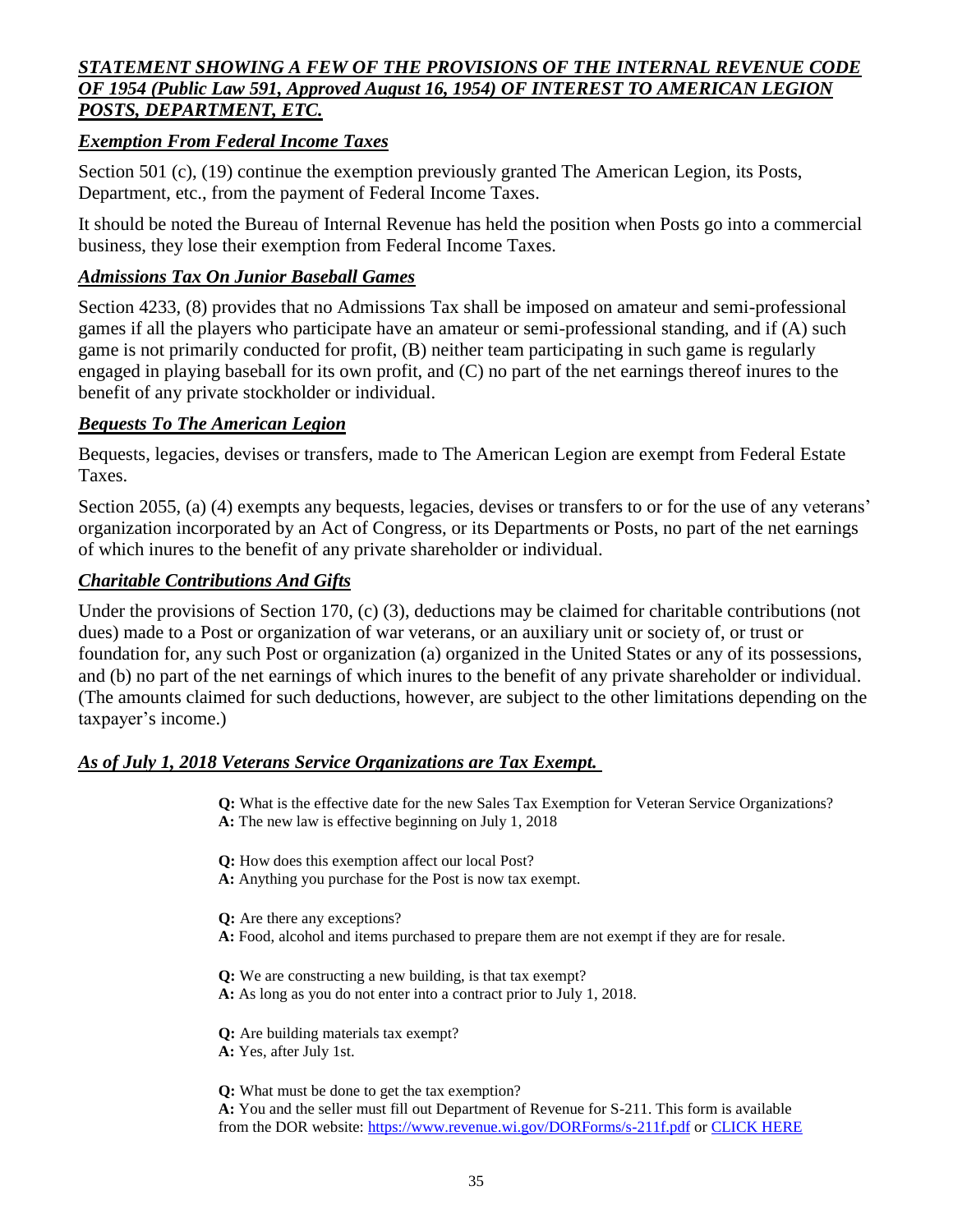# *AMERICAN LEGION SPECIAL CAP REGULATIONS*

The following are the existing regulations with regard to American Legion Special Caps as listed below. The original National Executive Committee action on Special American Legion Caps was taken in May of 1937 and provides as follows:



This cap is to be worn only while serving in office. Upon retiring, you must revert to all blue Post Cap with proper title designation on right side.

# **DISTRICT OFFICERS: (Blue Cap with White Top)**

**District** 



This cap is to be worn only while serving in office. Upon retiring, you must revert to all blue Post Cap with proper title designation on right side.

# **COUNTY OFFICERS: (All Blue Cap, Piped in Silver, Lettered in White)**



County

This cap is to be worn only while serving in office. Upon retiring, you must revert to all blue Post Cap with proper title designation on right side.

Please insure that all newly elected officers follow the procedure as established by our Headquarters. For your information, the following are the National regulations relative to the above officers:

"That Officers of the National Organization, Departments, Districts, and Counties of The American Legion, be authorized to wear Caps designating their office, be extended to mean ALL CONSTITUTIONAL Officers of such Organizations, whether elected or appointed." The foregoing is, of course, governed by the Constitution of each Department.

*No prior authorization* for American Legion Caps for the above Officers is required by Department Headquarters. In order to expedite the ordering of these caps, it would be appreciated if you would follow the procedure listed below:

Read the National Emblem Sales Catalog.

Select the cap of your choice and remit the necessary check or money order (payable to National Emblem Sales).

**Contact Emblem Sales at: [www.emblem.legion.org](http://www.emblem.legion.org/) or call 1-888-453-4466**